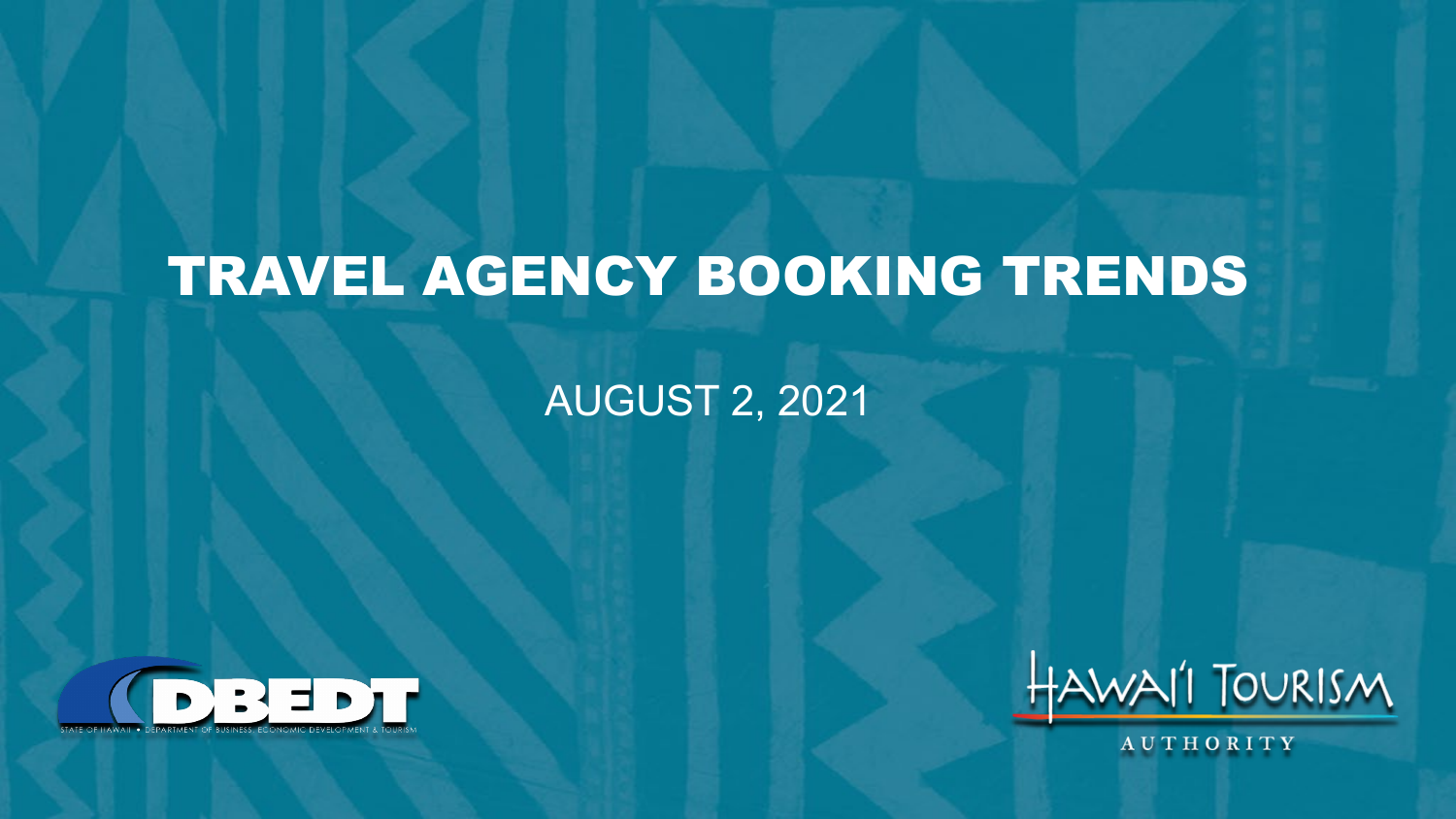# Global Agency Pro

- HTA subscribes to Global Agency Pro, an online travel distribution system consisting of Travel Agency data.
- Global Agency Pro provides access to over 90% of the world's Travel Agency airline transactions.
- The database consists of five years of historical ticketing data and one year of advance purchase data.
- The information is updated daily with a recency of two days prior to current date.



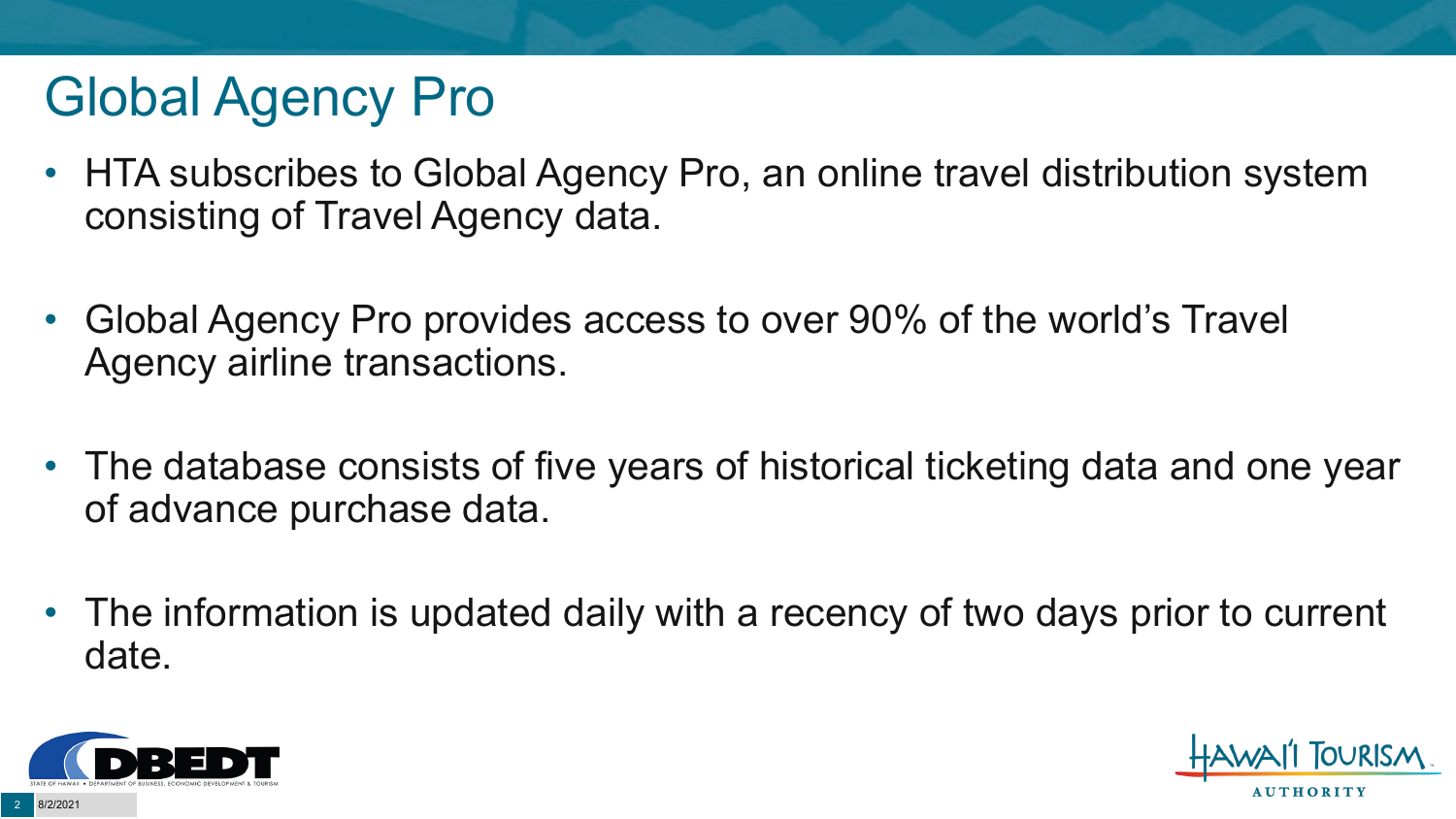# Global Agency Pro Index

#### • Bookings

– Net sum of the number of visitors (i.e., excluding Hawai'i residents and inter-island travelers) from Sales transactions counted, including Exchanges and Refunds.

#### • Booking Date

– The date on which the ticket was purchased by the passenger. Also known as the Sales Date.

#### • Travel Date

– The date on which travel is expected to take place.

#### • Point of Origin Country

– The country which contains the airport at which the ticket started.

#### • Travel Agency

– Travel Agency associated with the ticket is doing business (DBA).



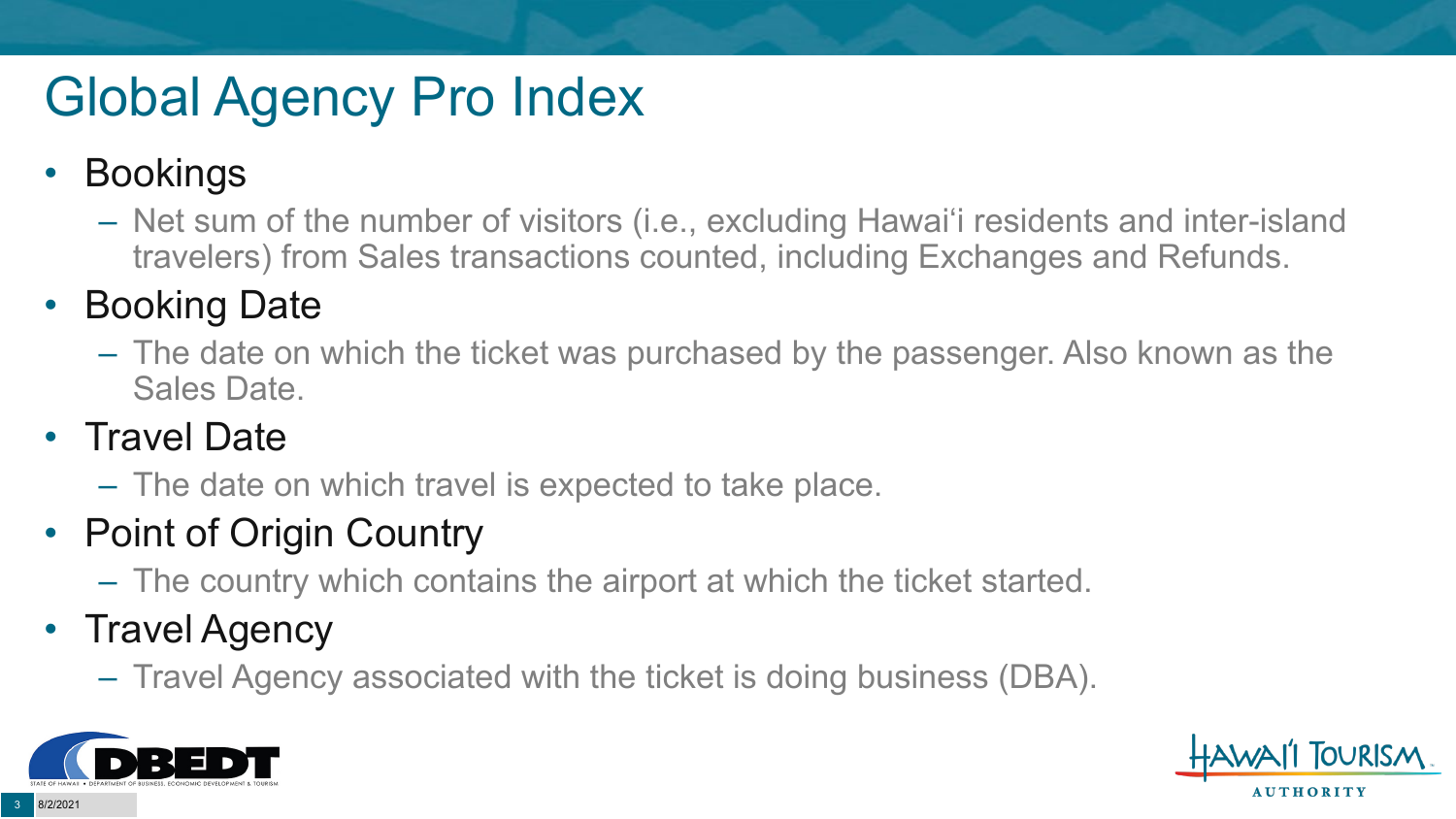US

#### Travel Agency Booking Pace for Future Arrivals, by Month

#### Travel Agency Booking Pace for Future Arrivals, by Quarter





Source: Global Agency Pro as of 07/31/21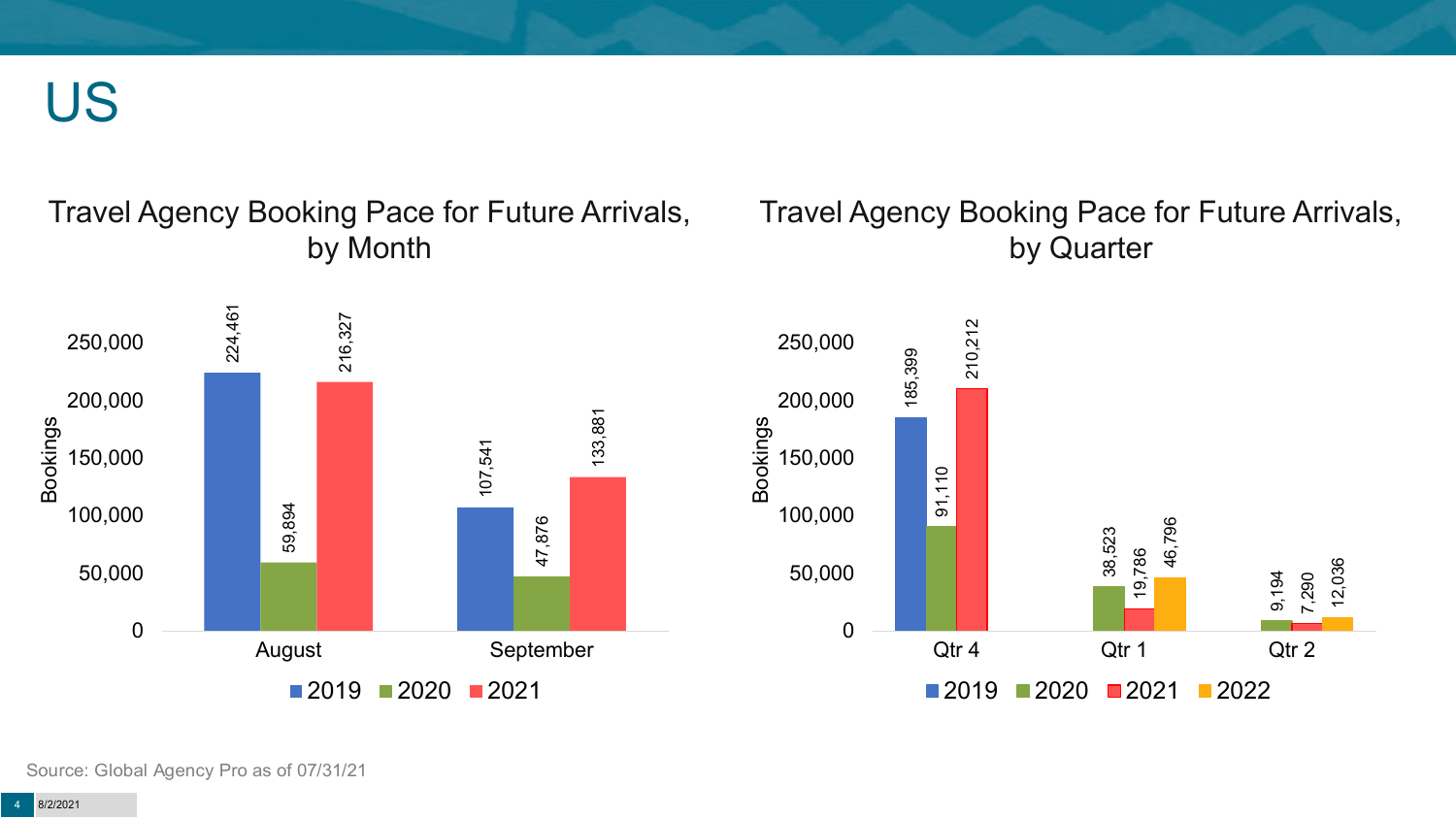

#### Travel Agency Booking Pace for Future Arrivals, by Month

#### Travel Agency Booking Pace for Future Arrivals, by Quarter

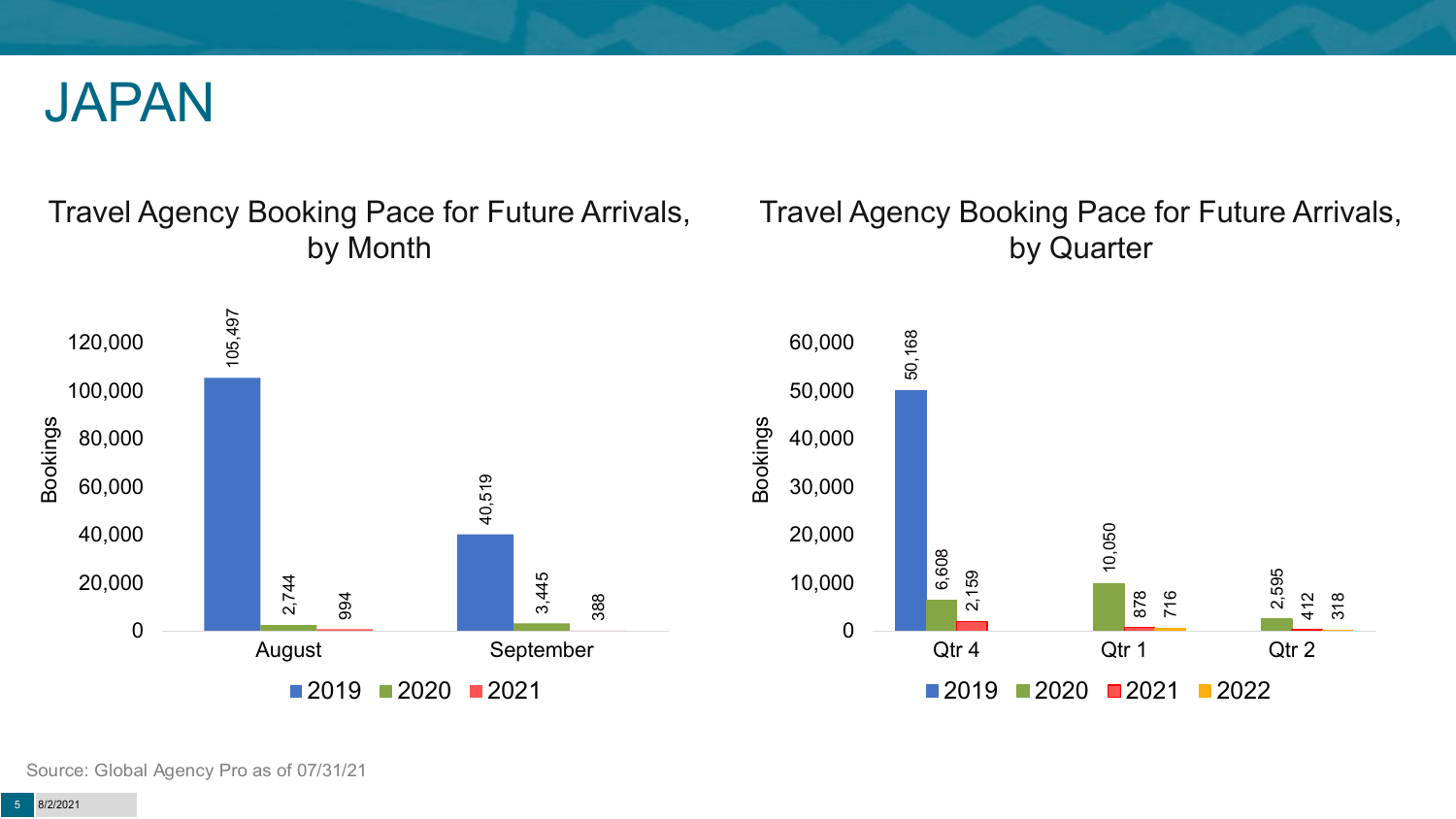#### CANADA

Travel Agency Booking Pace for Future Arrivals, by Month



#### Travel Agency Booking Pace for Future Arrivals, by Quarter



Source: Global Agency Pro as of 07/31/21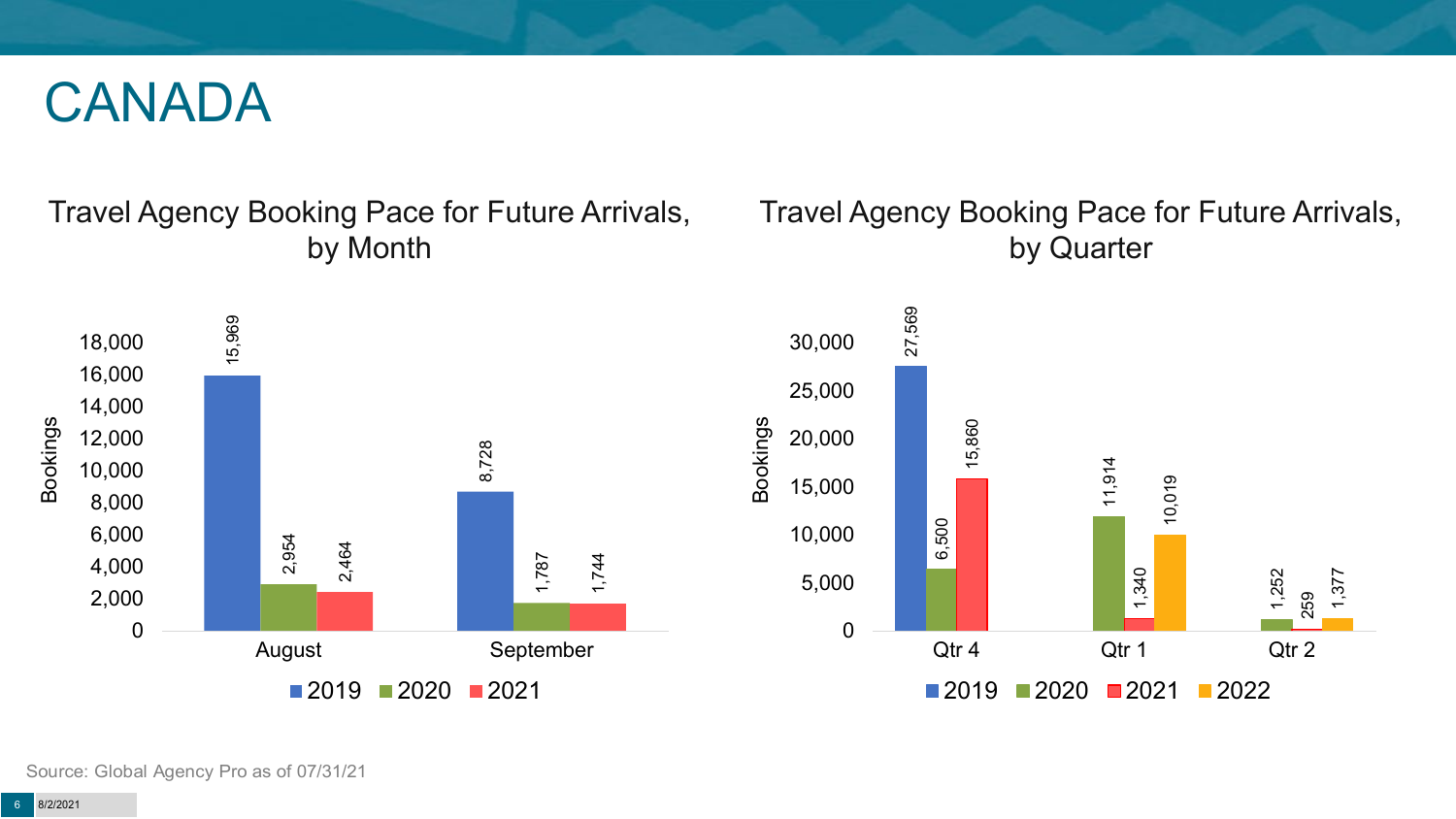#### KOREA

#### Travel Agency Booking Pace for Future Arrivals, by Month



#### Travel Agency Booking Pace for Future Arrivals, by Quarter



Source: Global Agency Pro as of 07/31/21

8/2/2021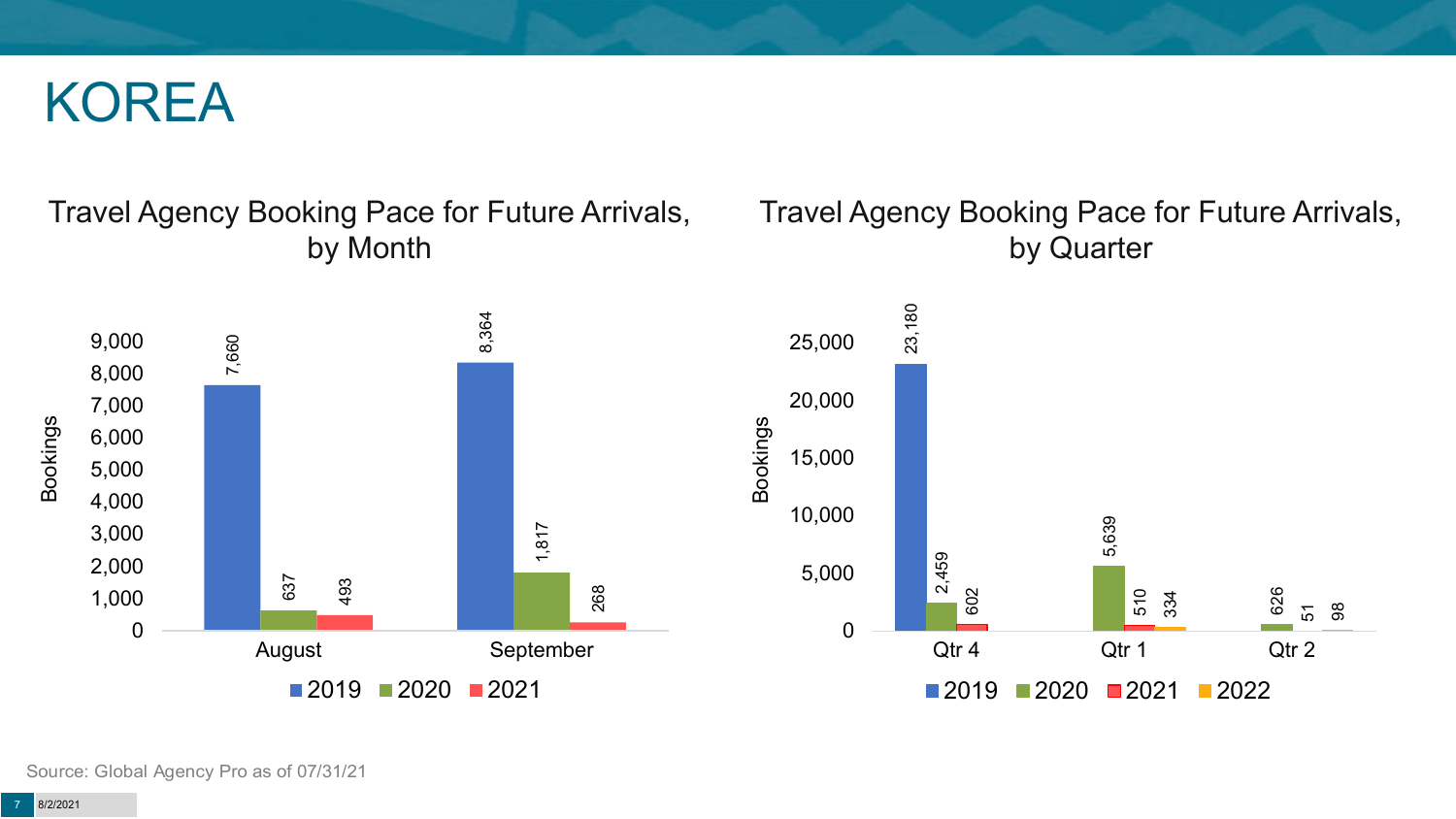#### AUSTRALIA

Travel Agency Booking Pace for Future Arrivals, by Month

#### Travel Agency Booking Pace for Future Arrivals, by Quarter



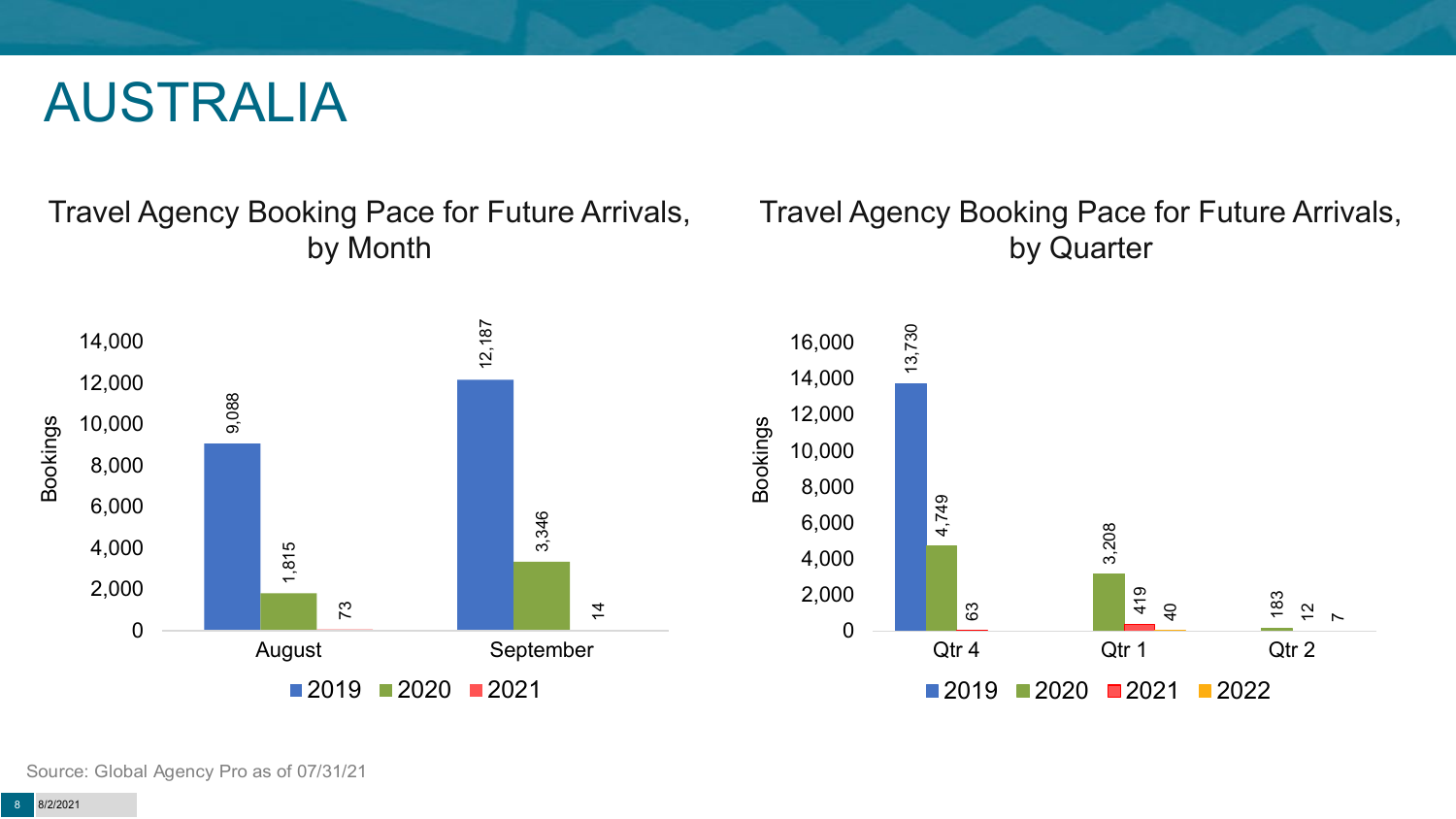# O'ahu by Month 2021









Source: Global Agency Pro as of 07/31/21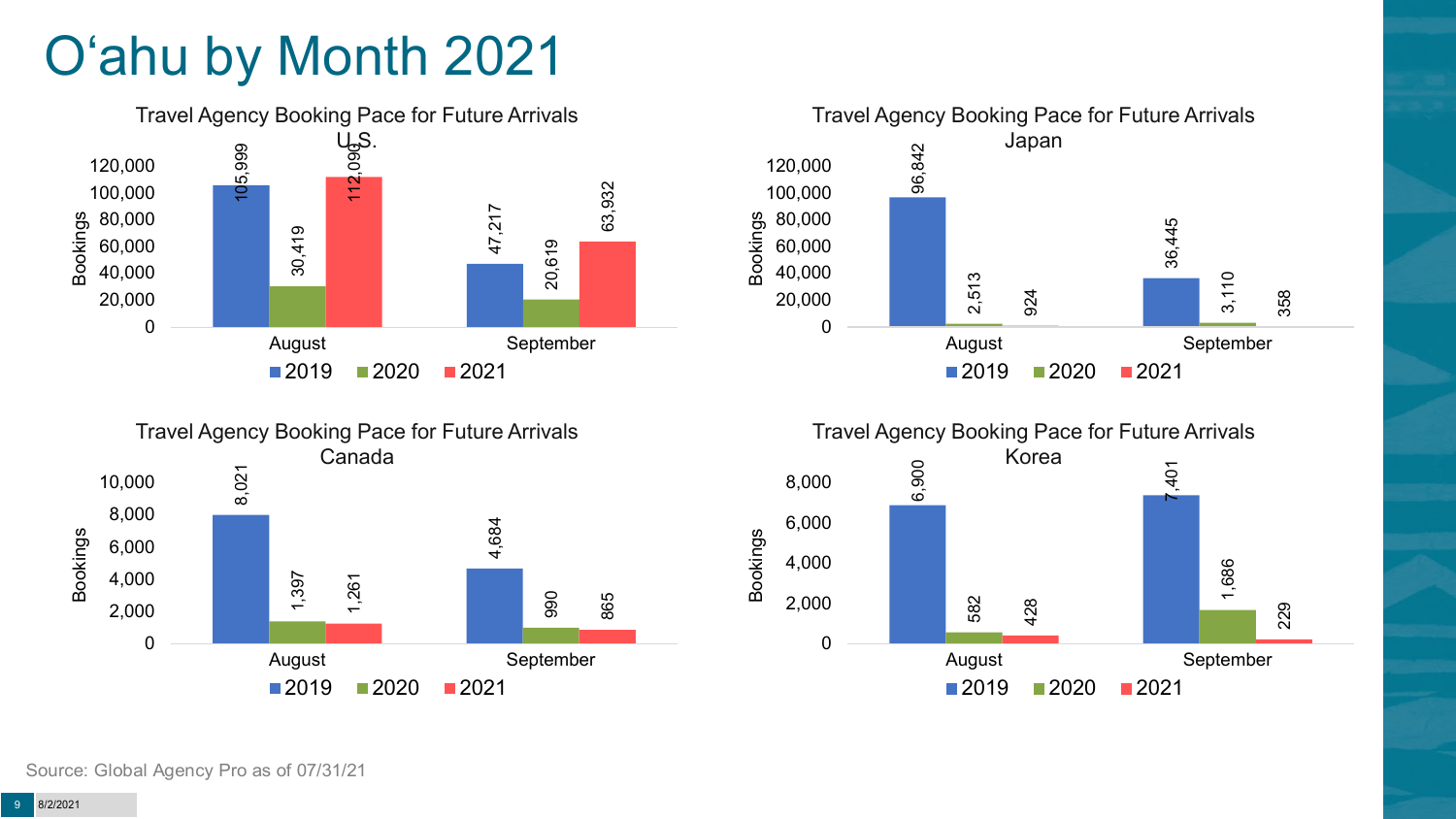# O'ahu by Month 2021 (cont.)

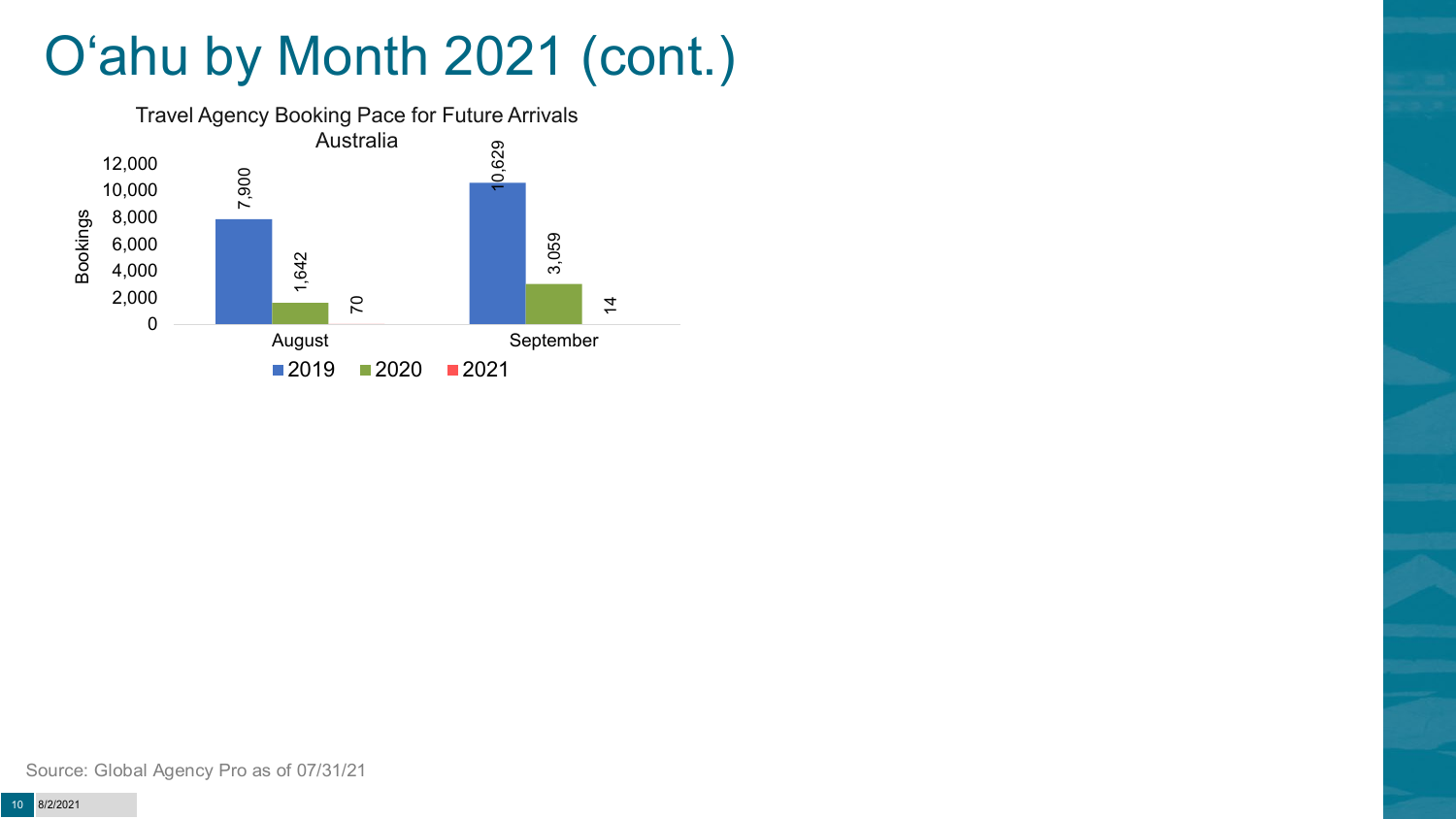## O'ahu by Quarter 2021









Source: Global Agency Pro as of 07/31/21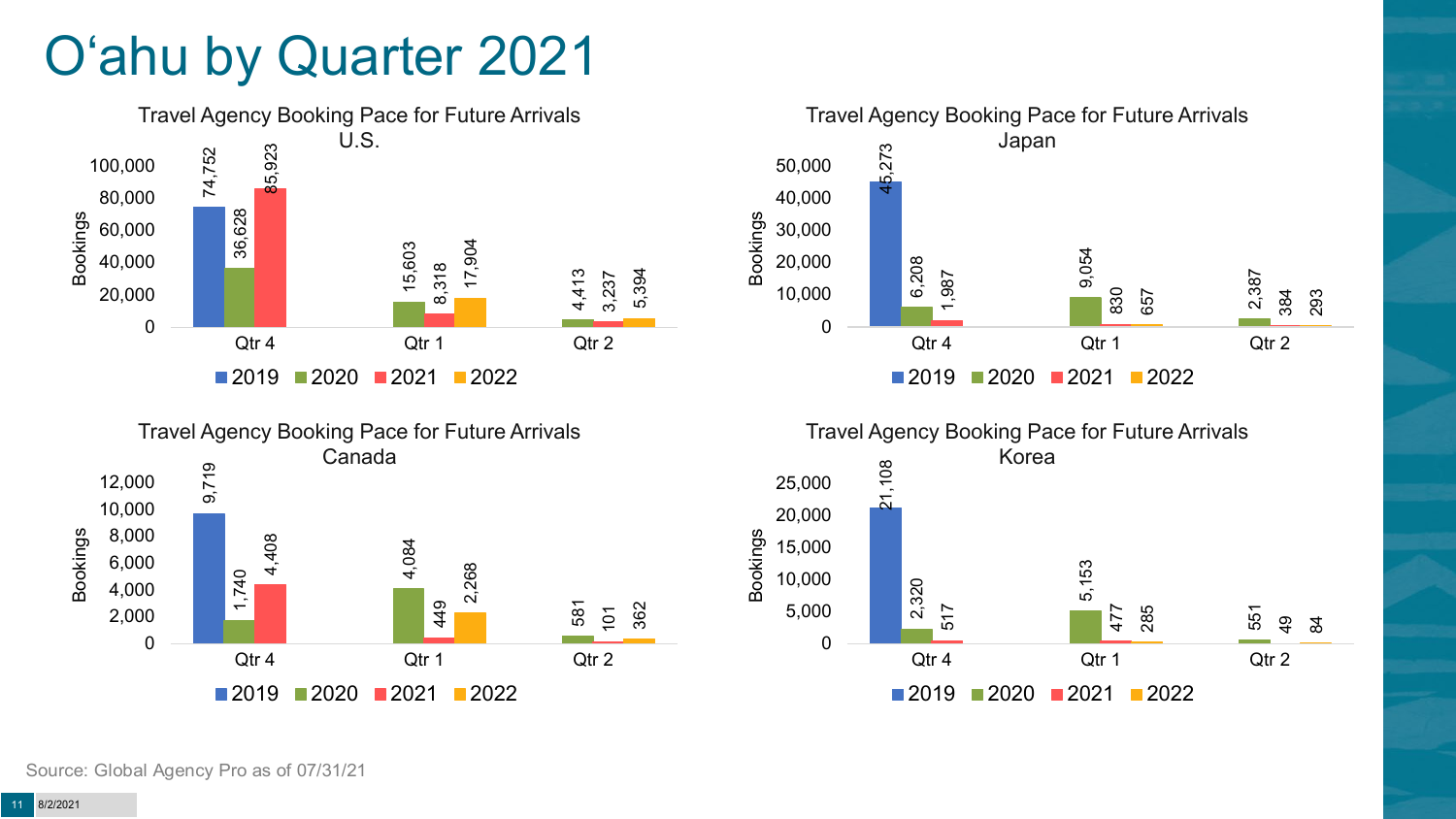### O'ahu by Quarter 2021 (cont.)

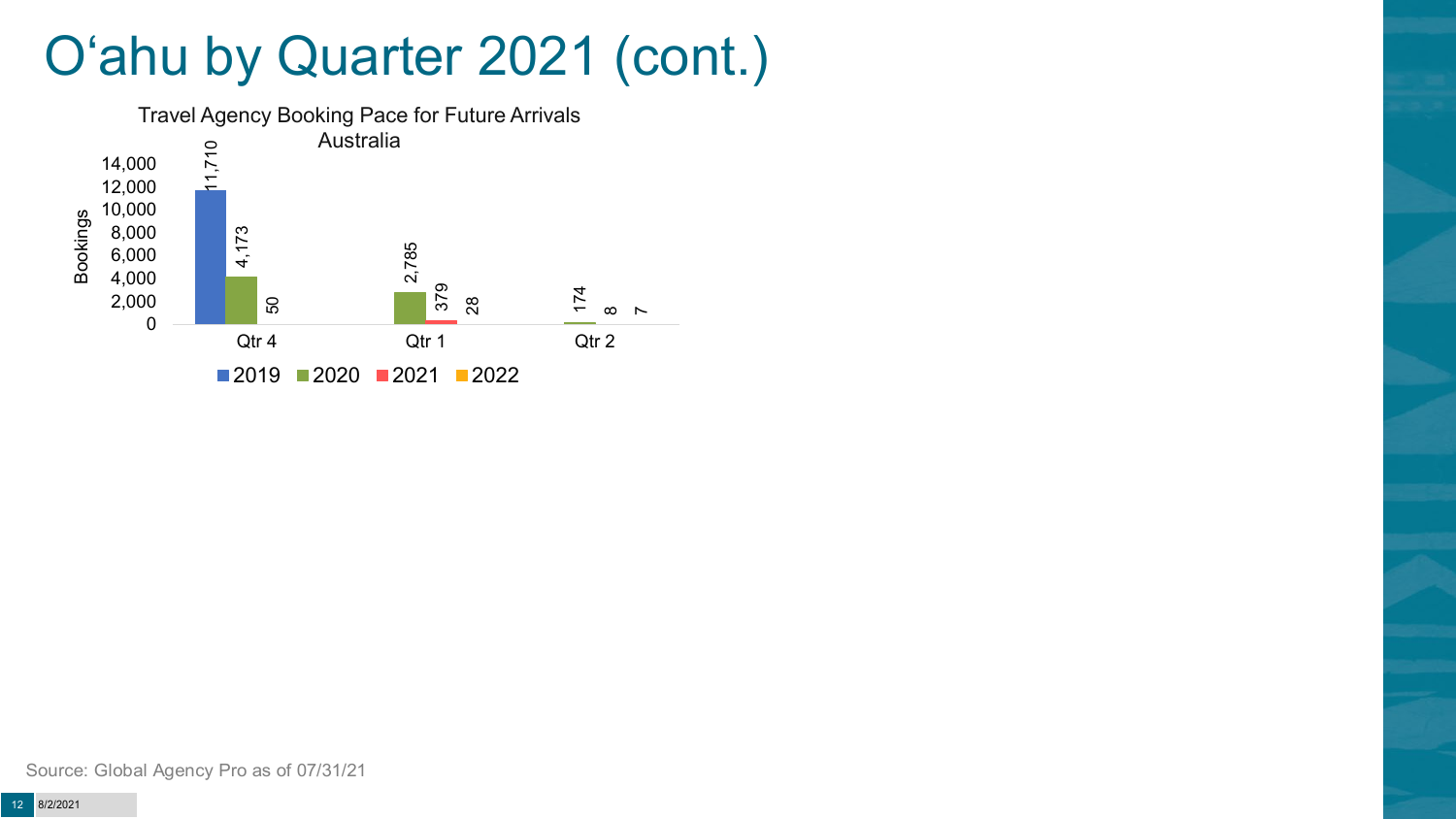## Maui by Month 2021







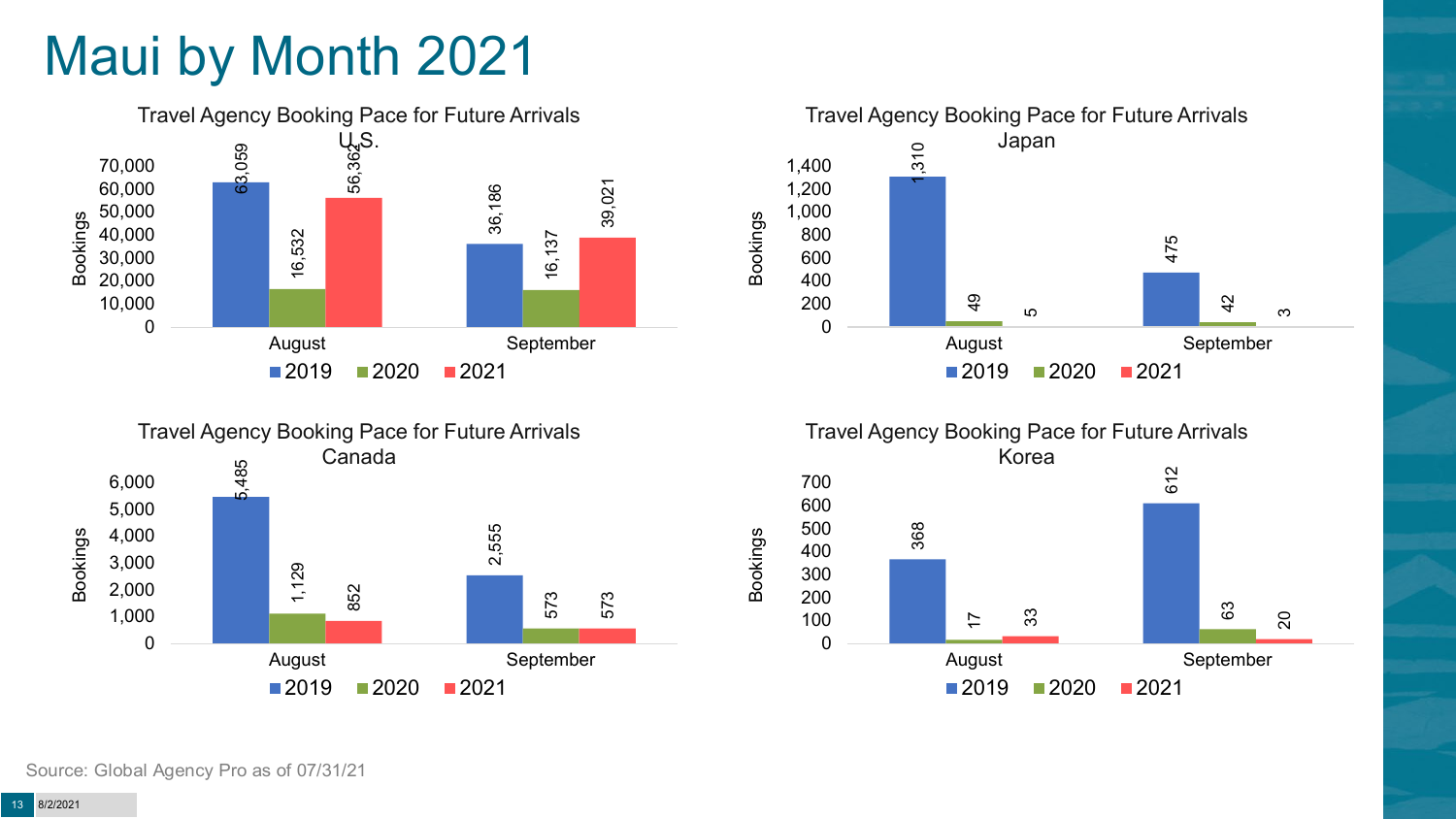# Maui by Month 2021 (cont.)



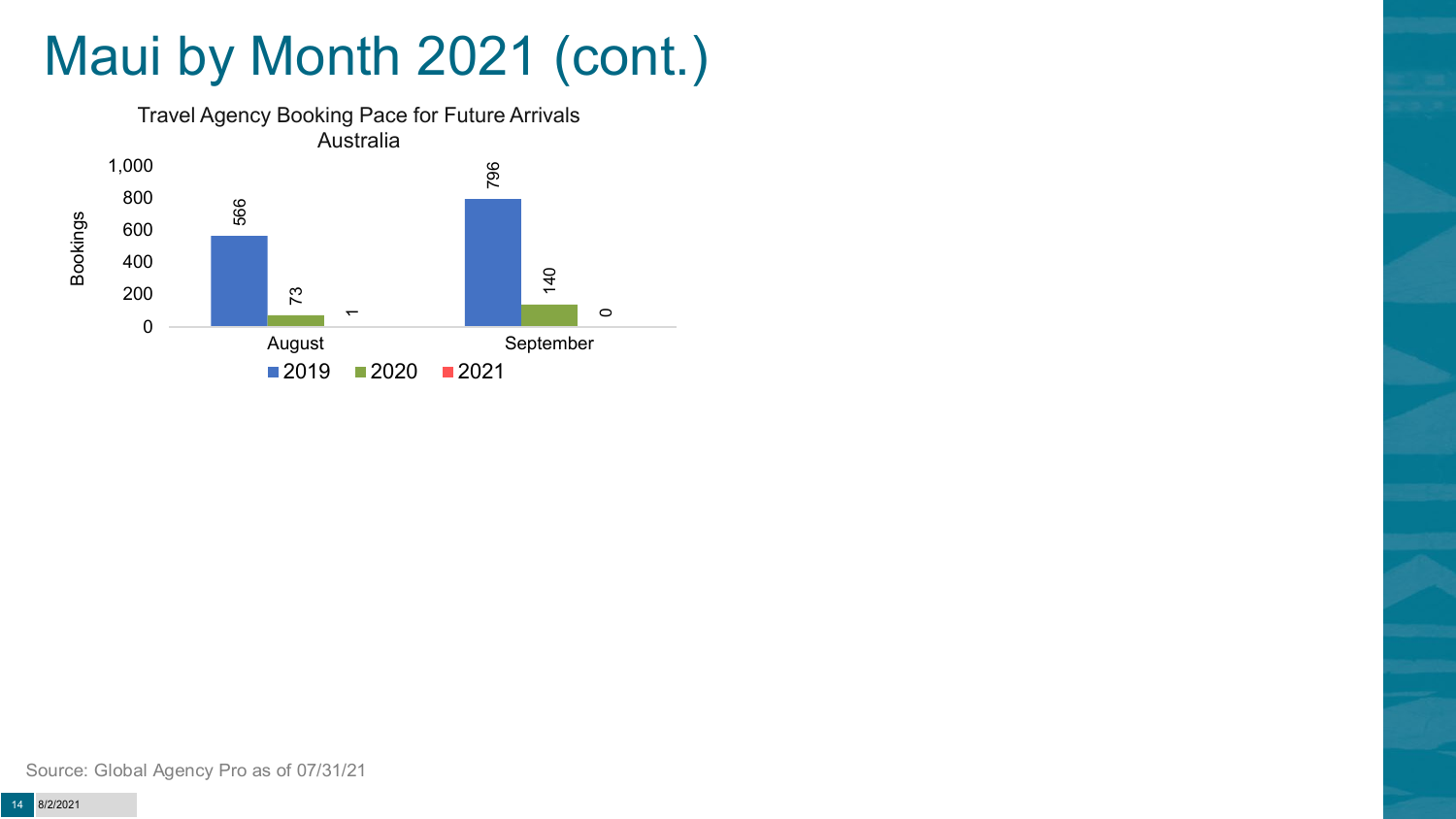### Maui by Quarter 2021











Bookings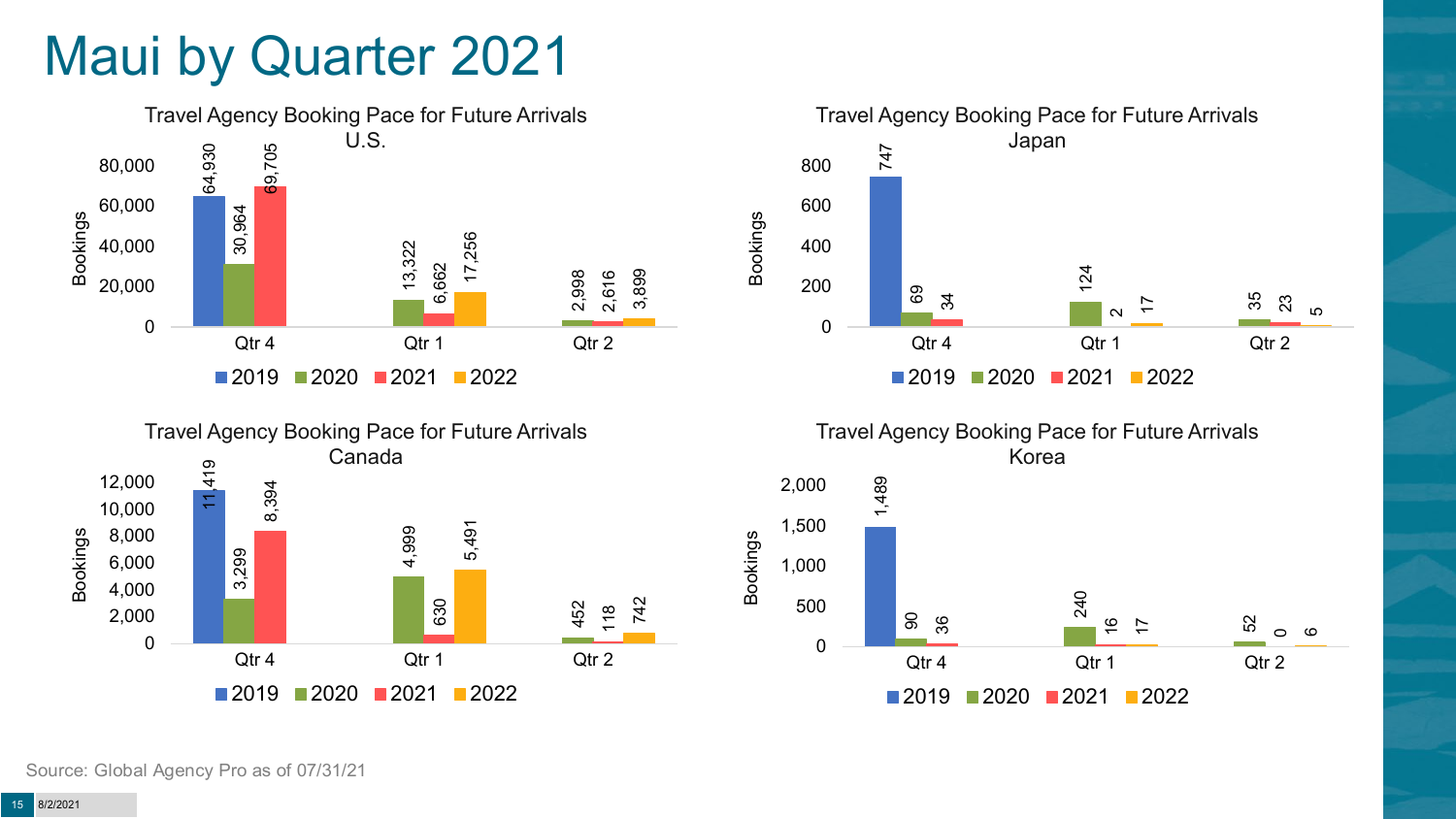### Maui by Quarter 2021 (cont.)

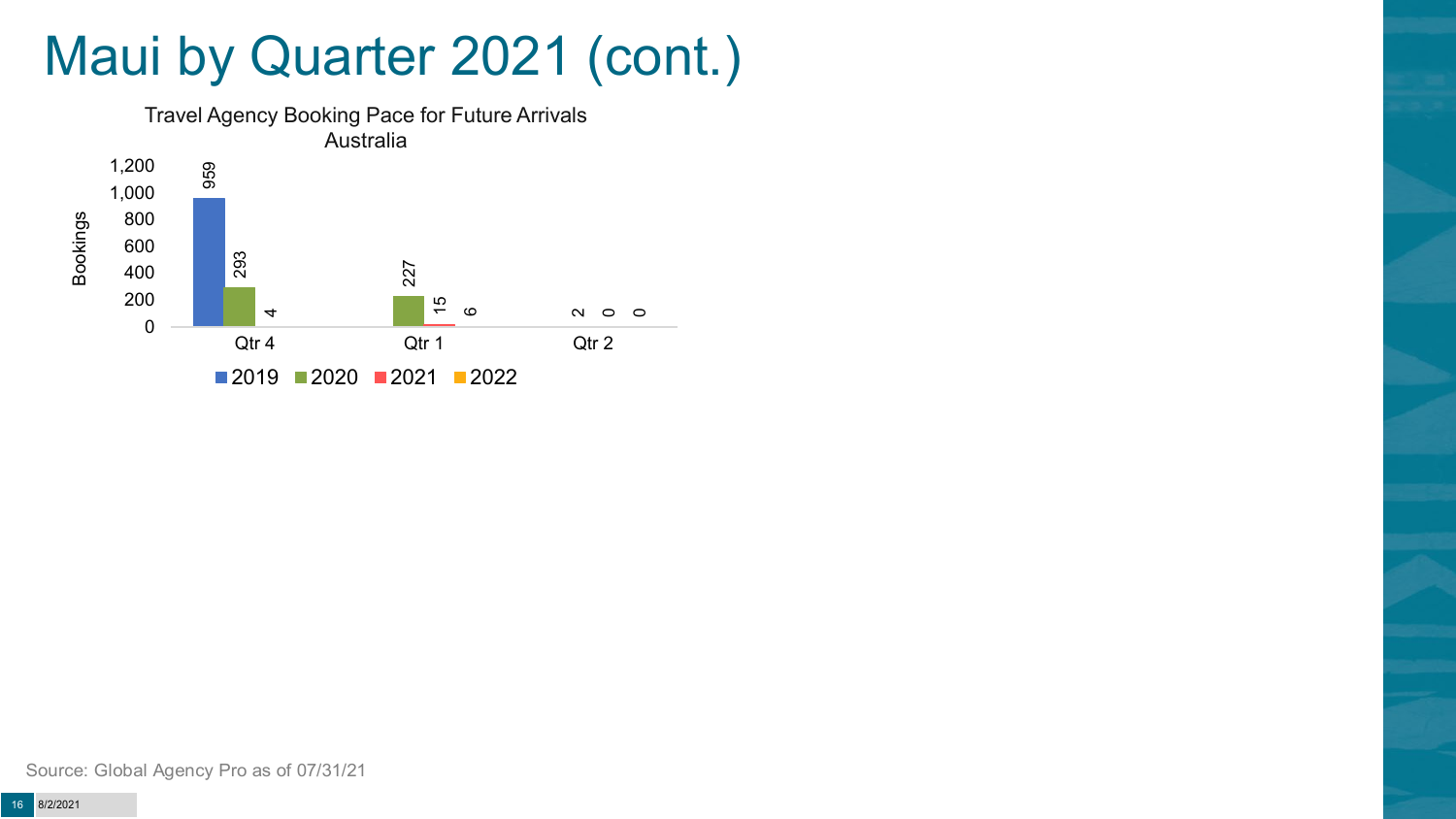# Moloka'i by Month 2021









Bookings

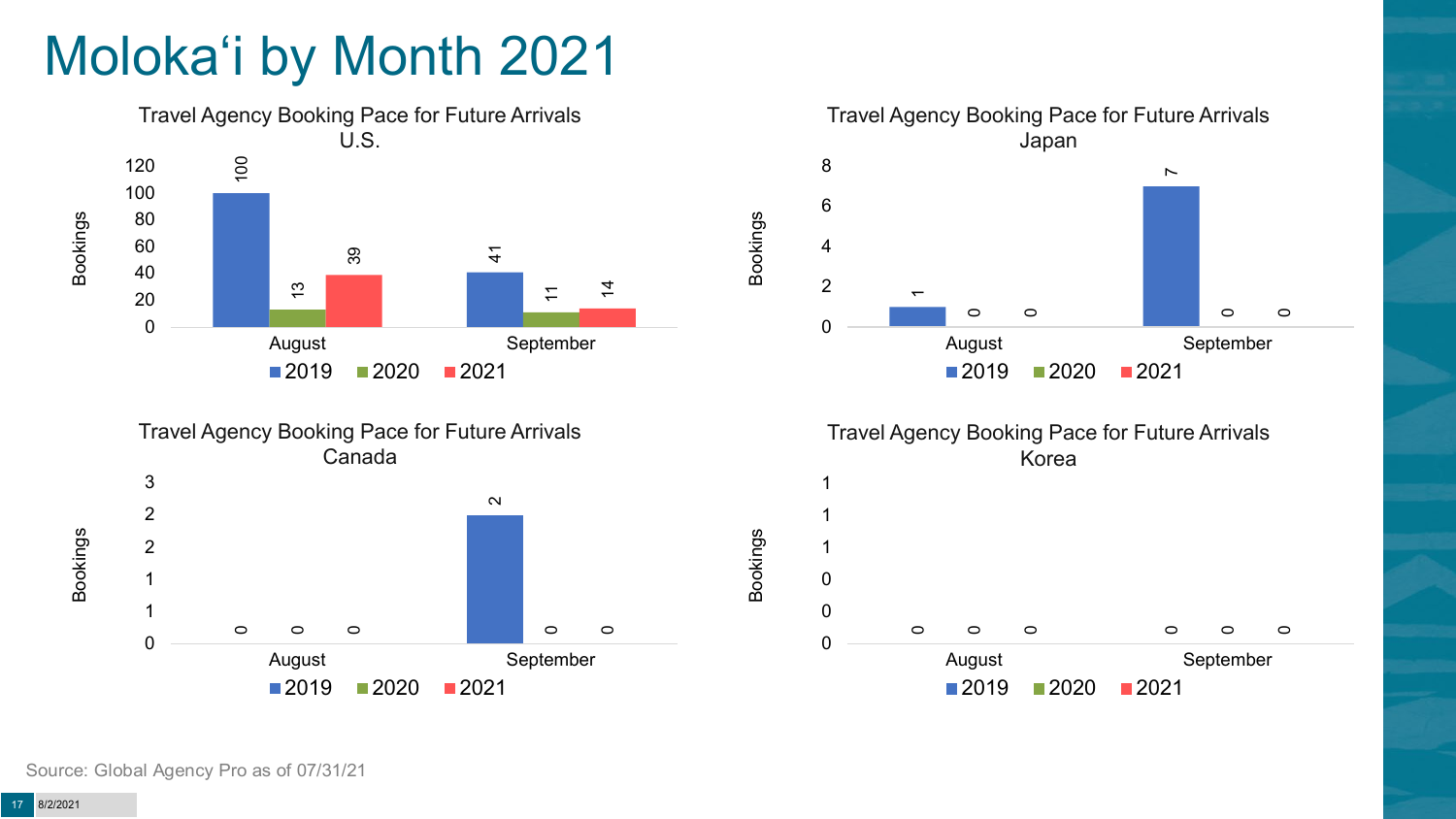## Moloka'i by Month 2021 (cont.)



Bookings

Source: Global Agency Pro as of 07/31/21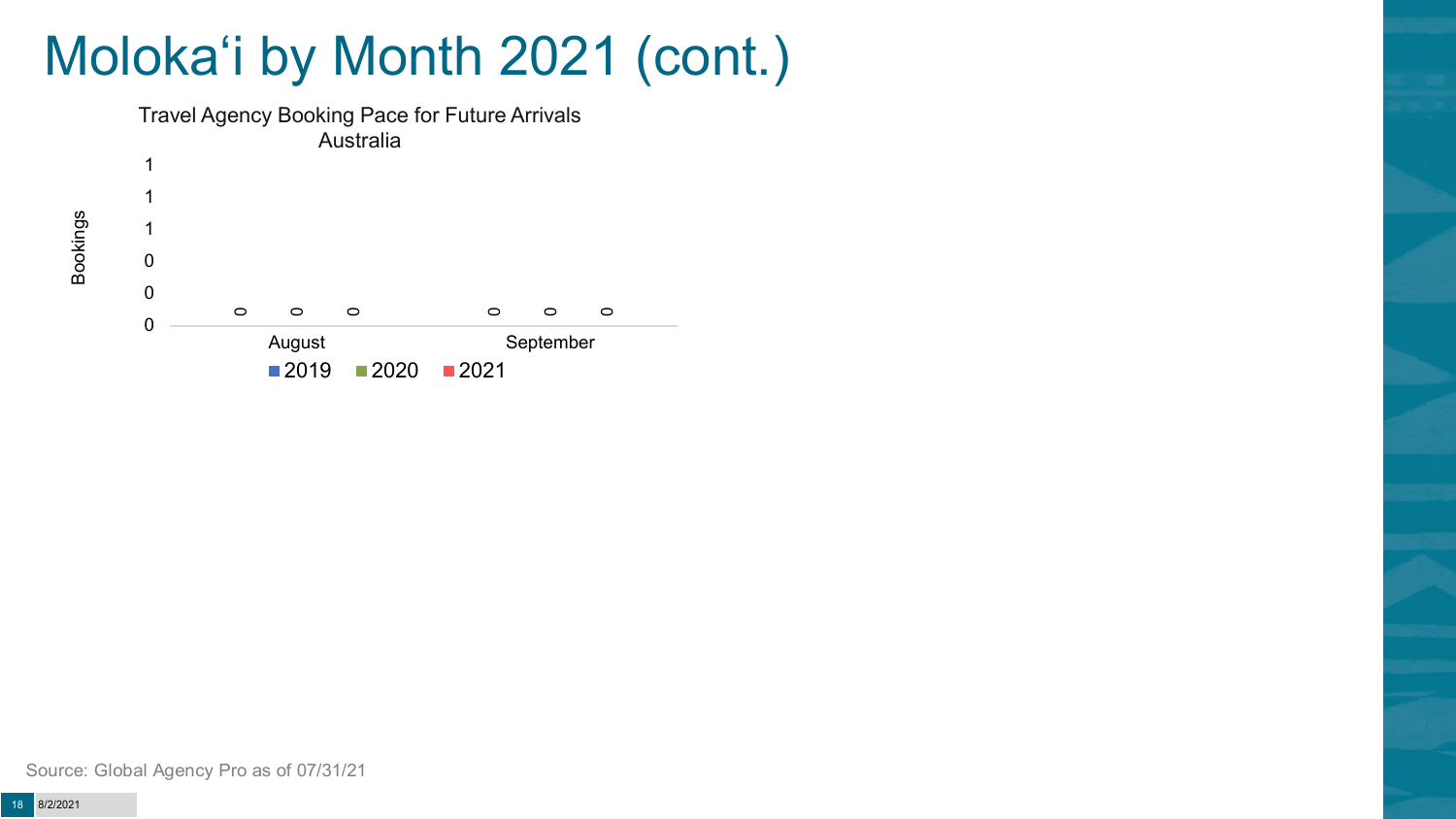## Moloka'i by Quarter 2021







Bookings

Bookings





2020 2021 2022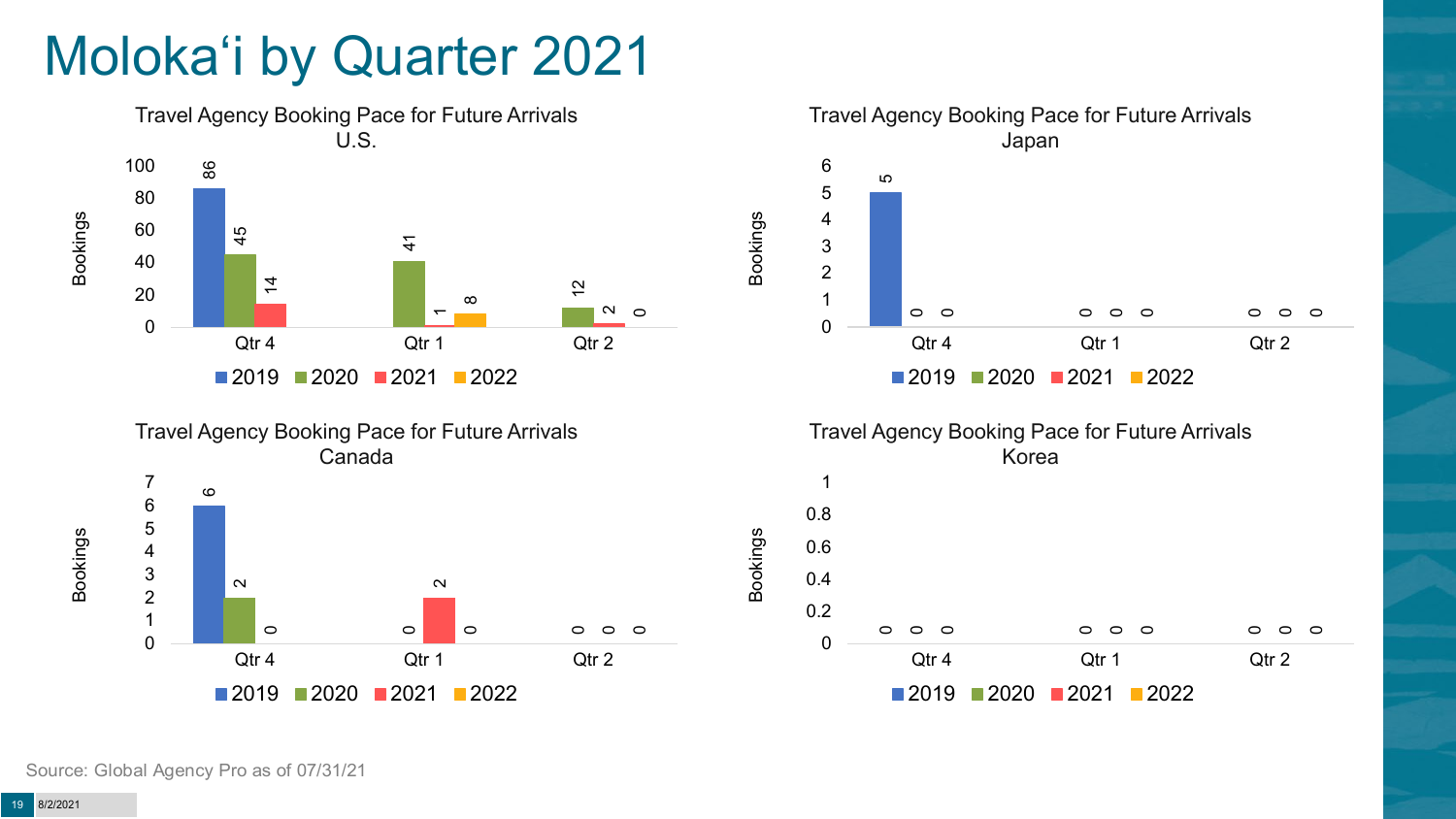### Moloka'i by Quarter 2021 (cont.)



Source: Global Agency Pro as of 07/31/21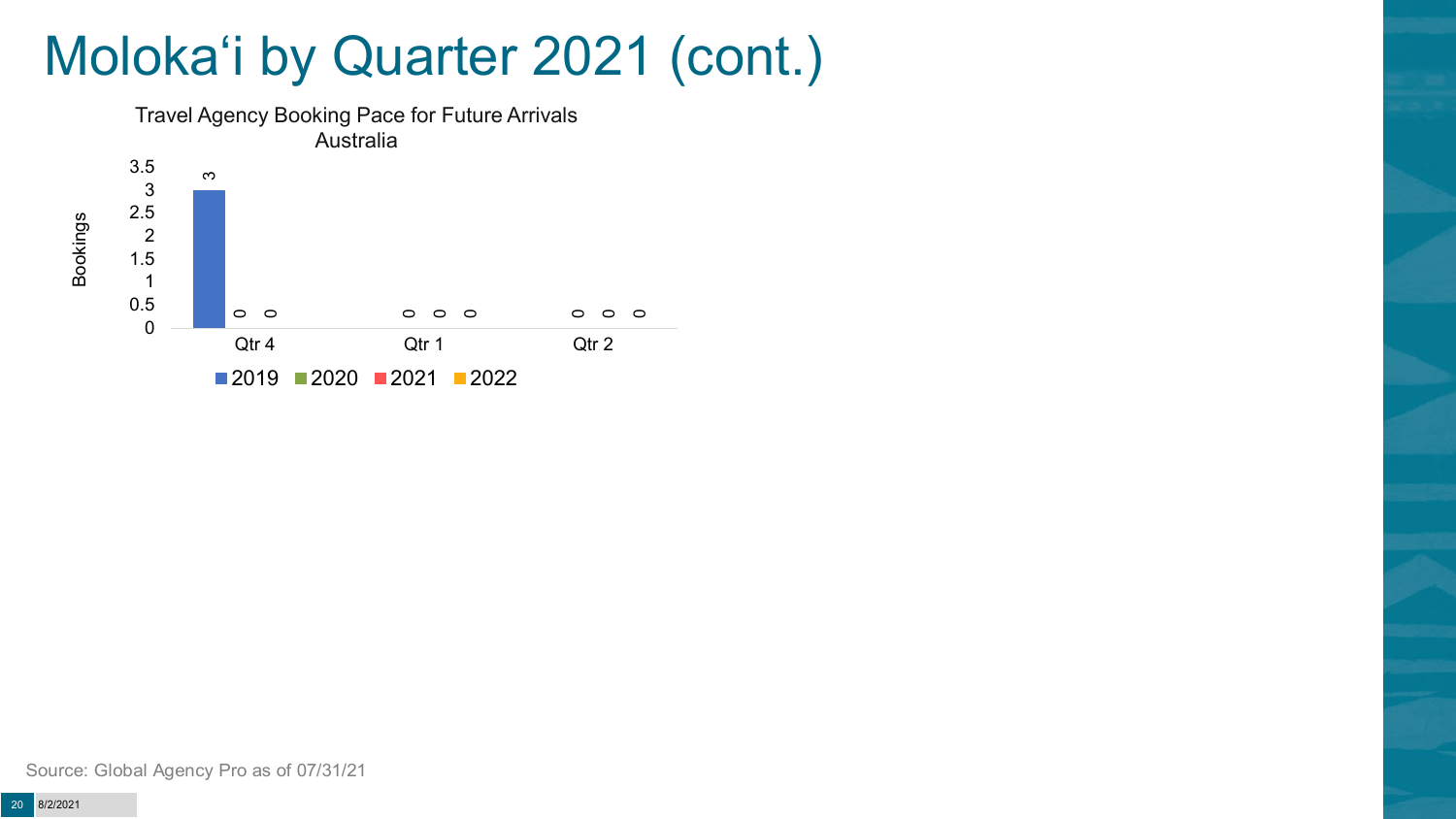## Lāna'i by Month 2021







Travel Agency Booking Pace for Future Arrivals Korea



Bookings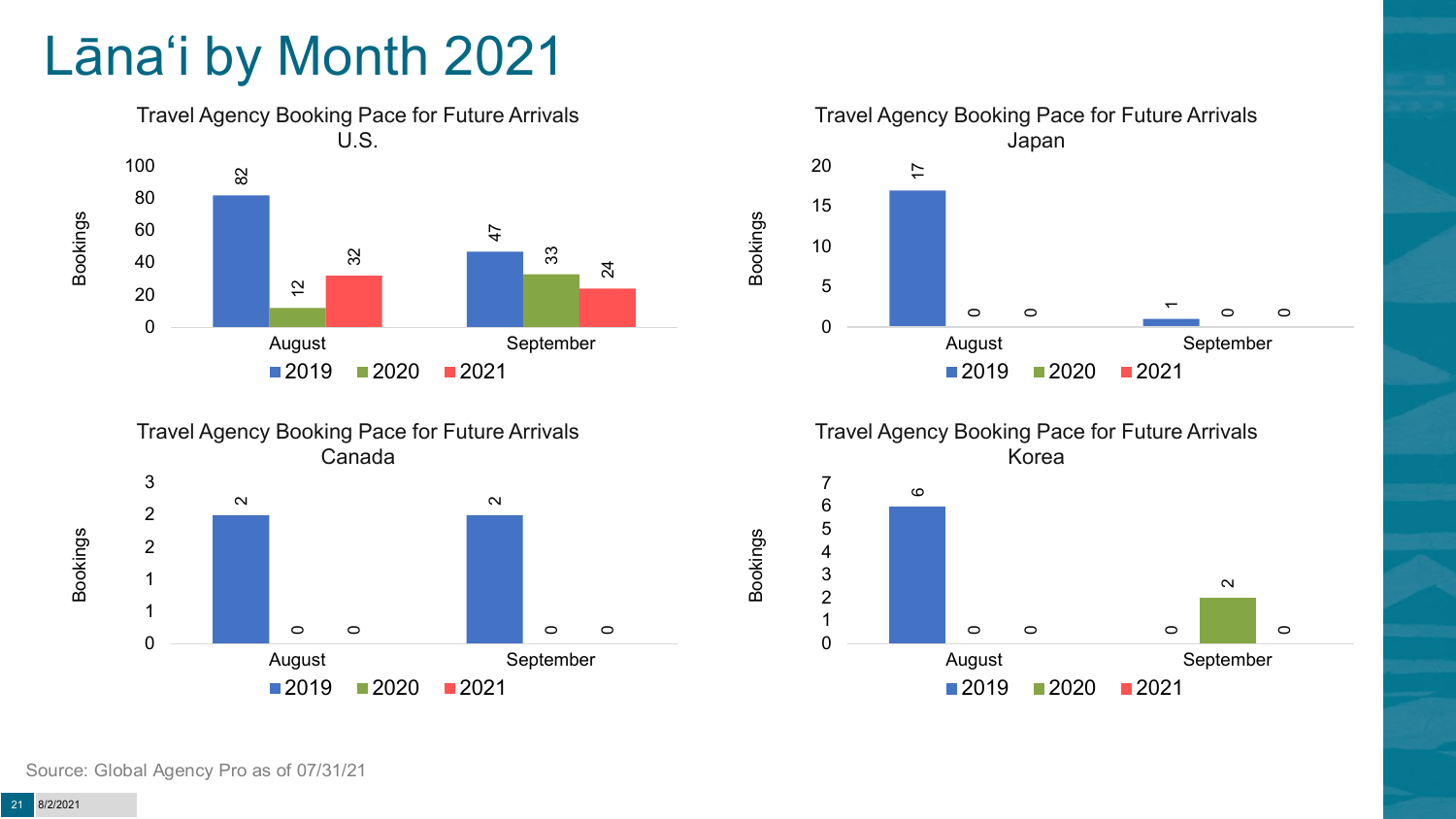# Lāna'i by Month 2021 (cont.)



Source: Global Agency Pro as of 07/31/21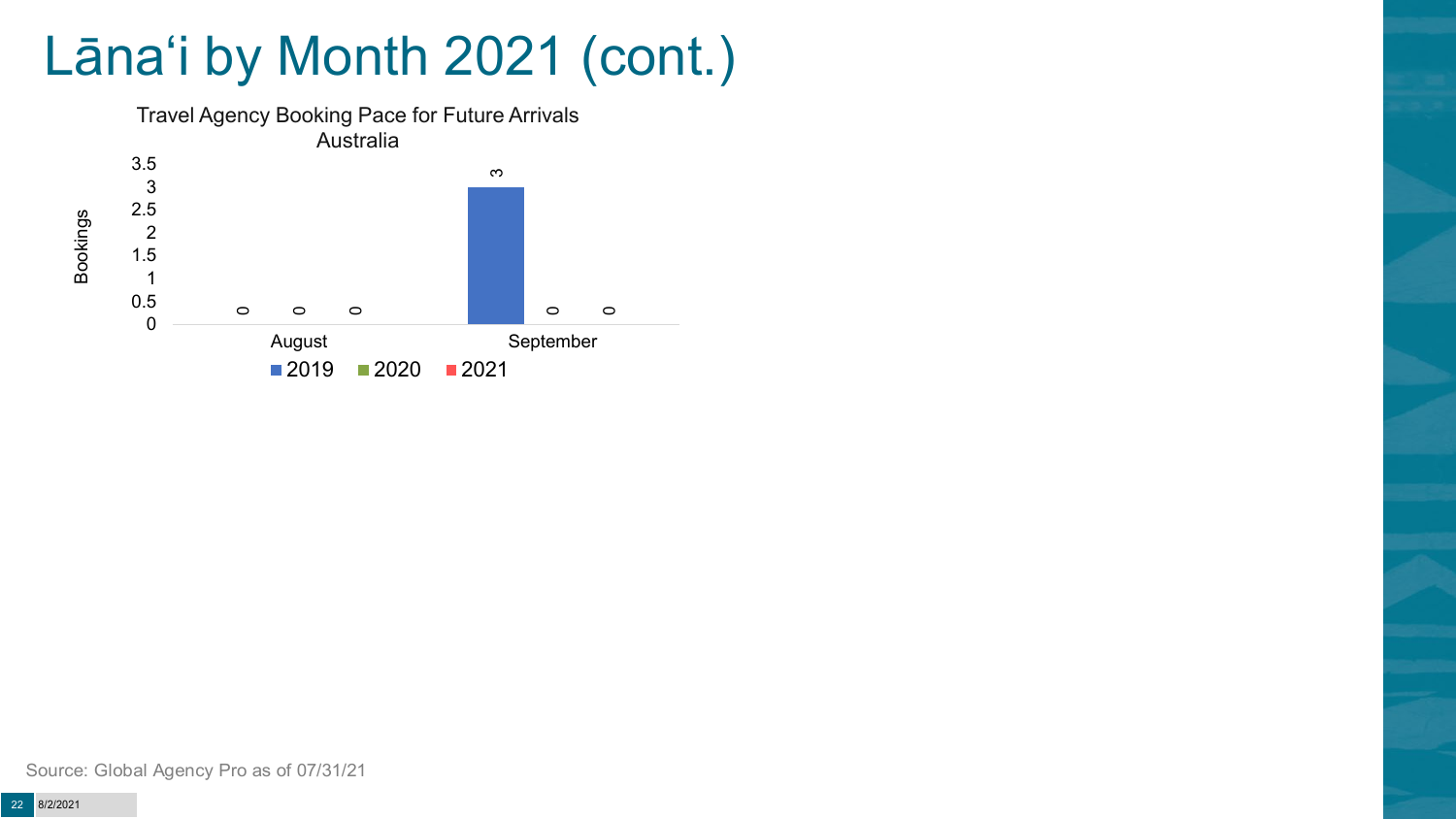### Lāna'i by Quarter 2021

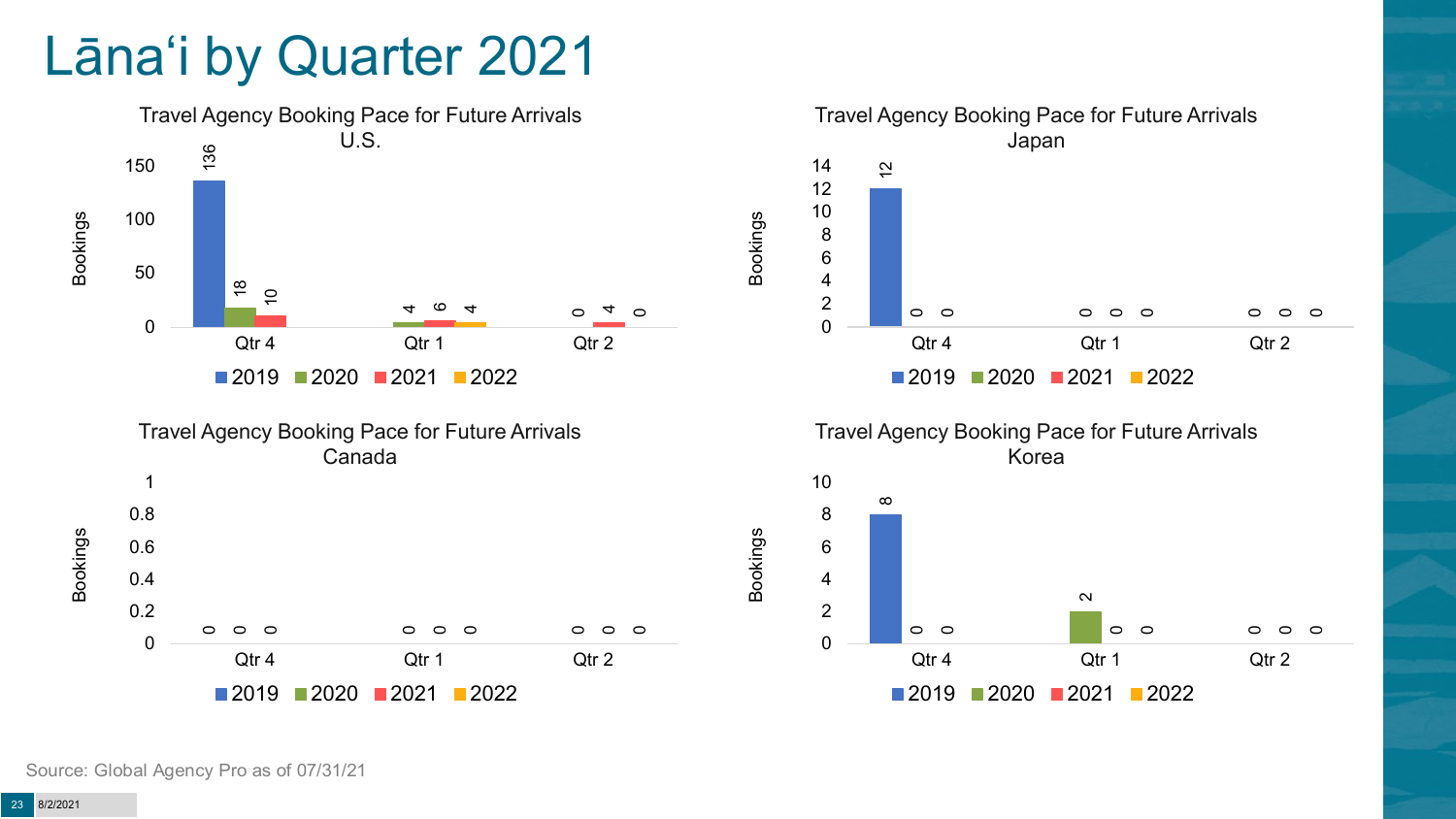### Lāna'i by Quarter 2021 (cont.)



Source: Global Agency Pro as of 07/31/21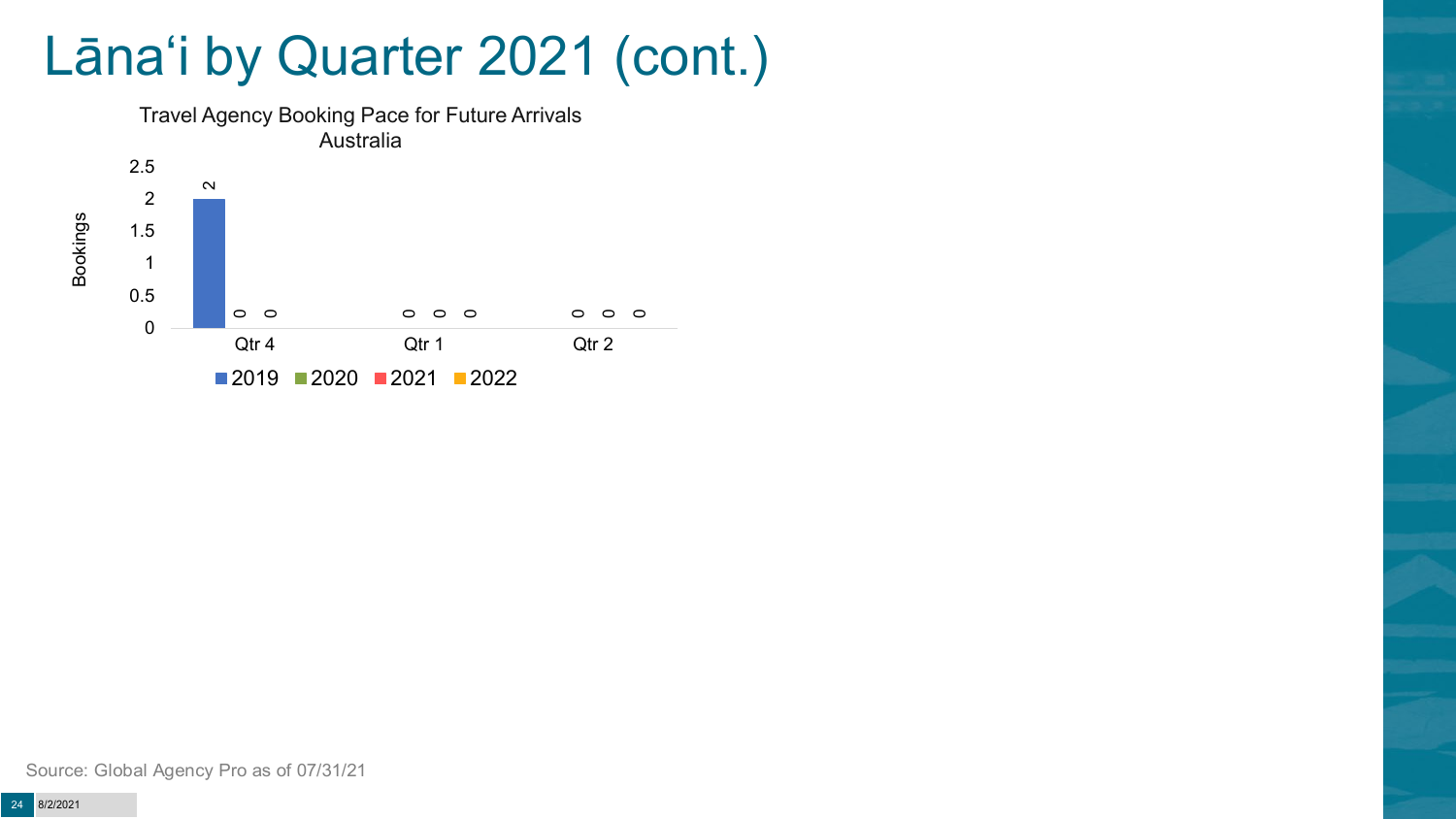# Kaua'i by Month 2021







Travel Agency Booking Pace for Future Arrivals Korea

Bookings

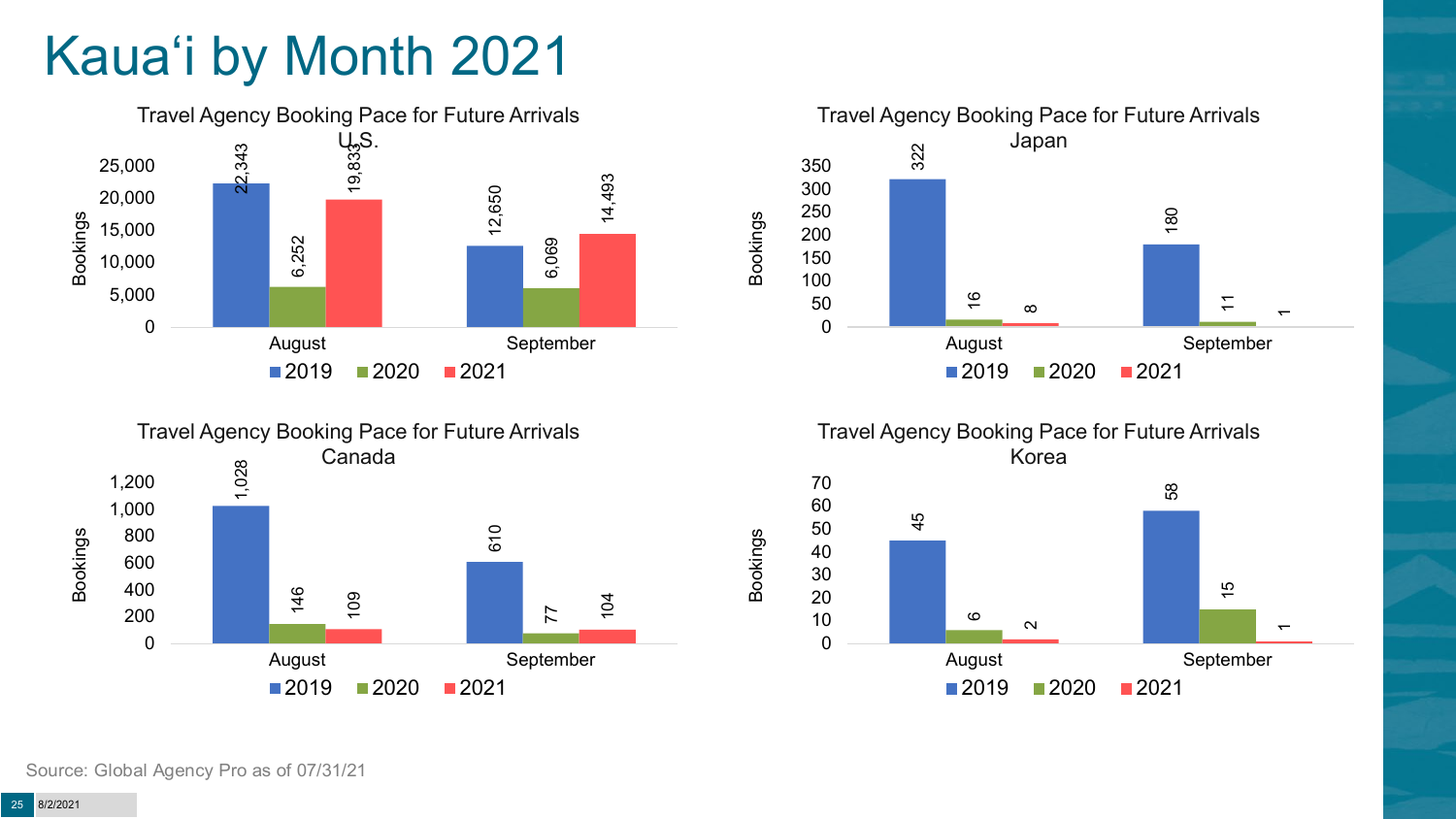# Kaua'i by Month 2021 (cont.)

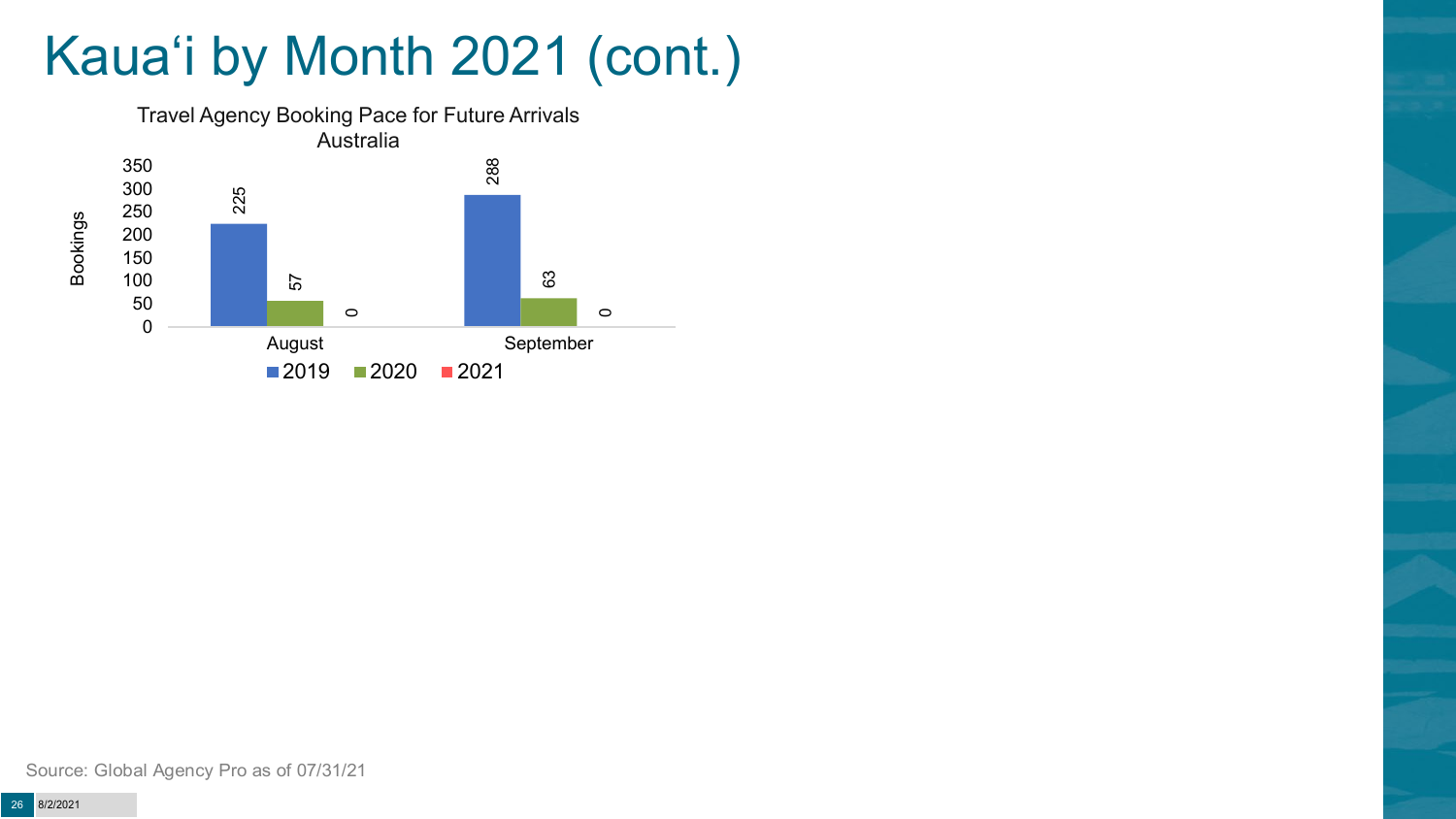## Kaua'i by Quarter 2021







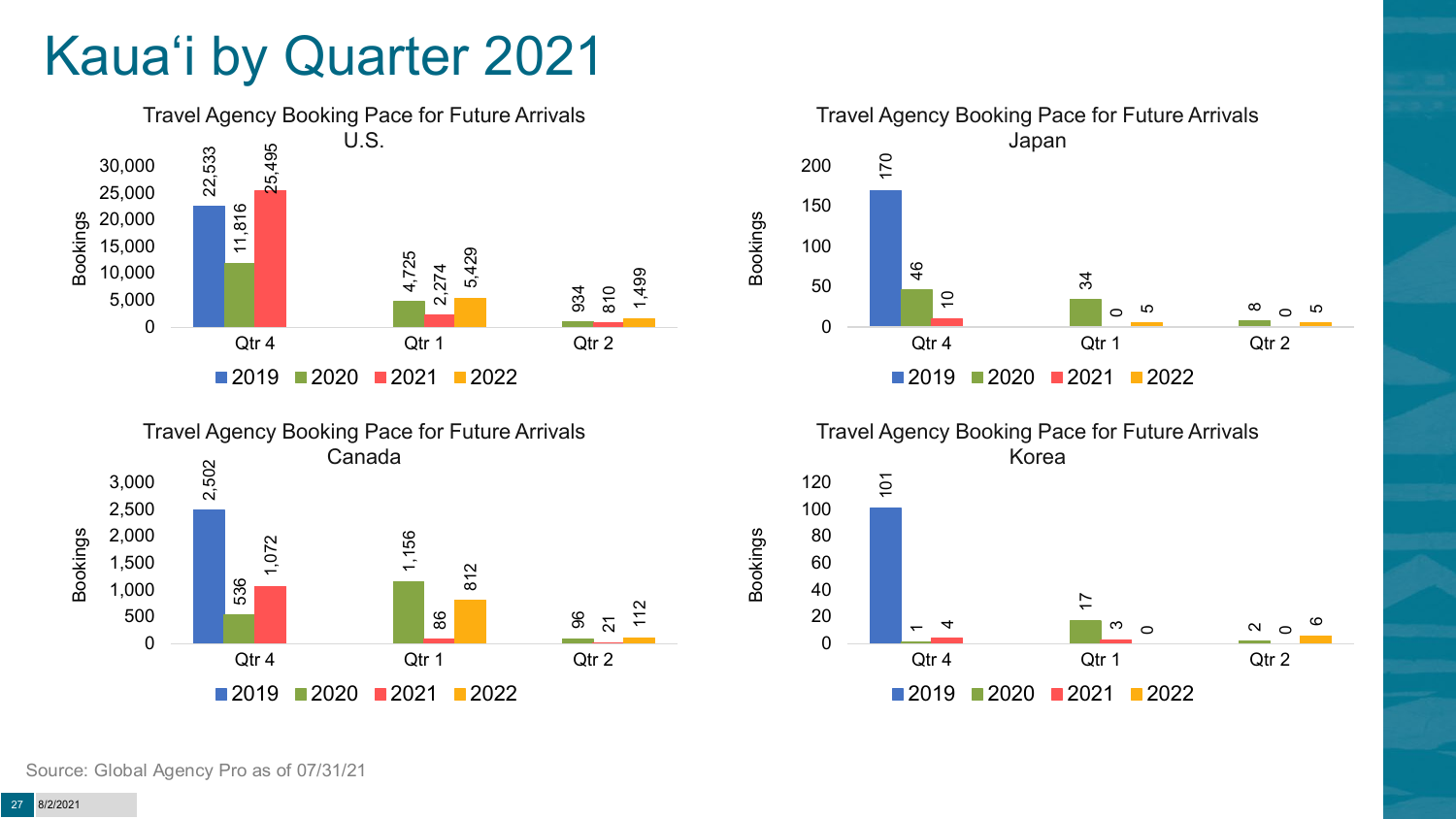### Kaua'i by Quarter 2021 (cont.)

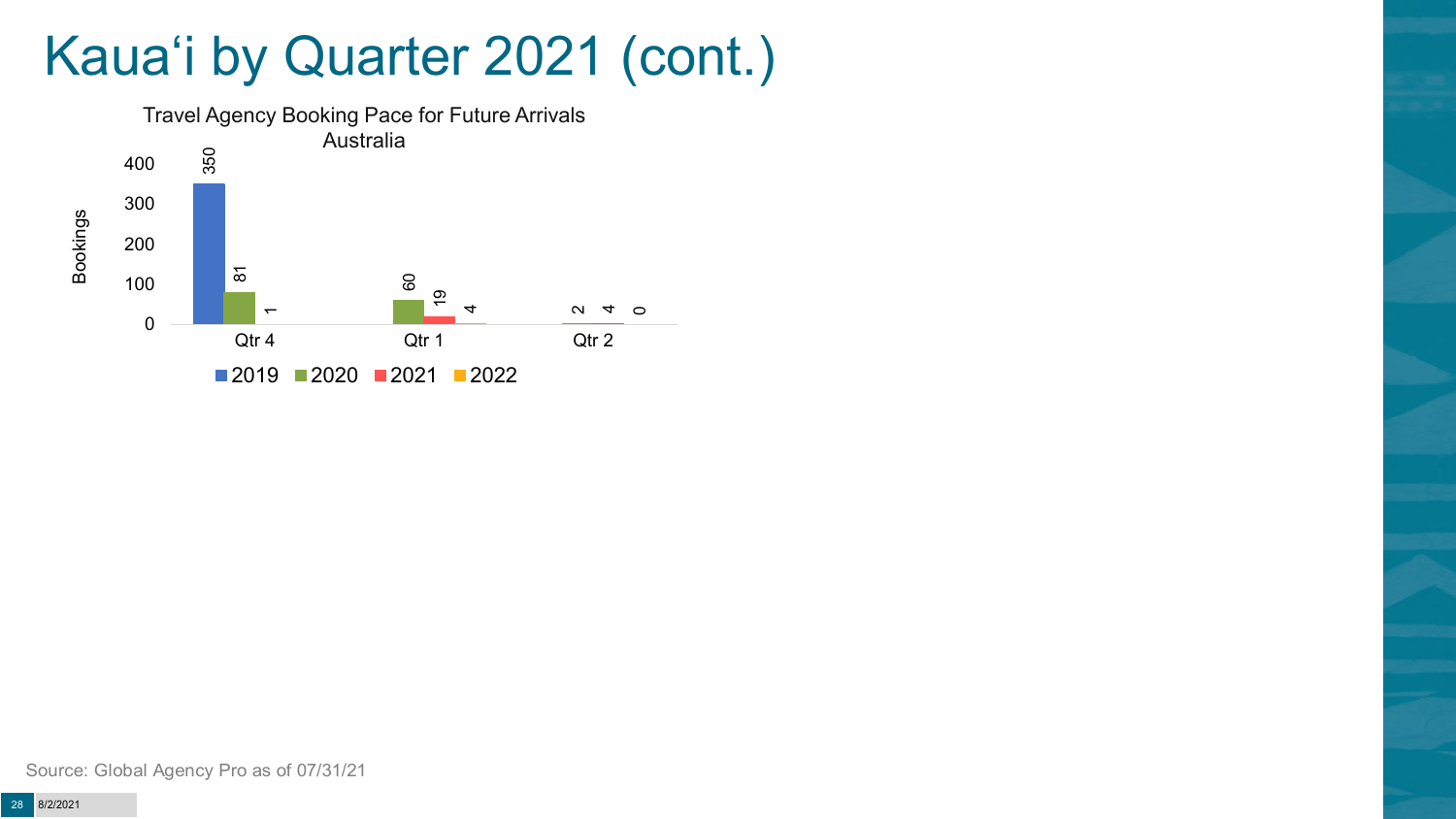# Hawai'i Island by Month 2021







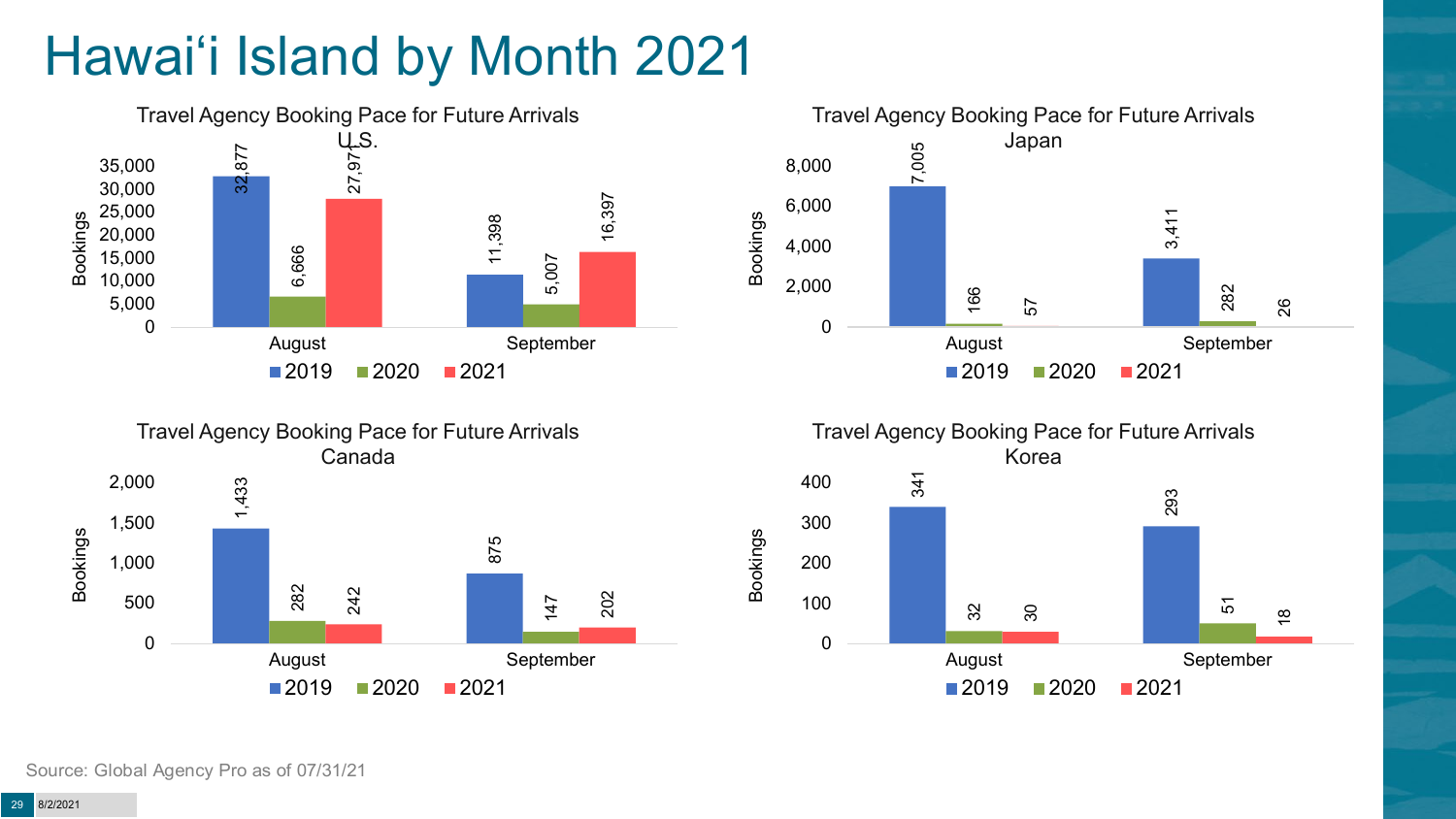# Hawai'i Island by Month 2021 (cont.)

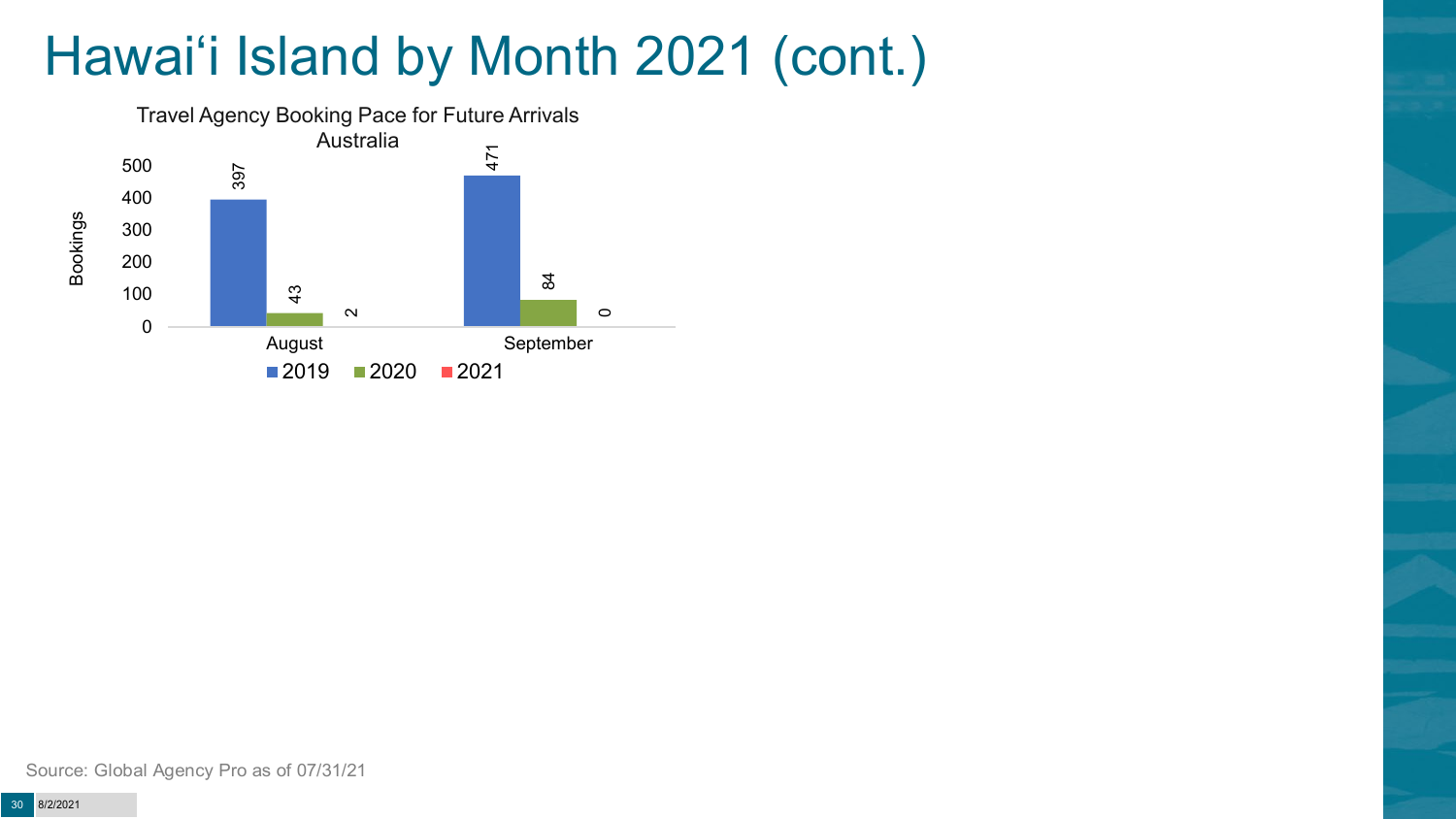# Hawai'i Island by Quarter 2021